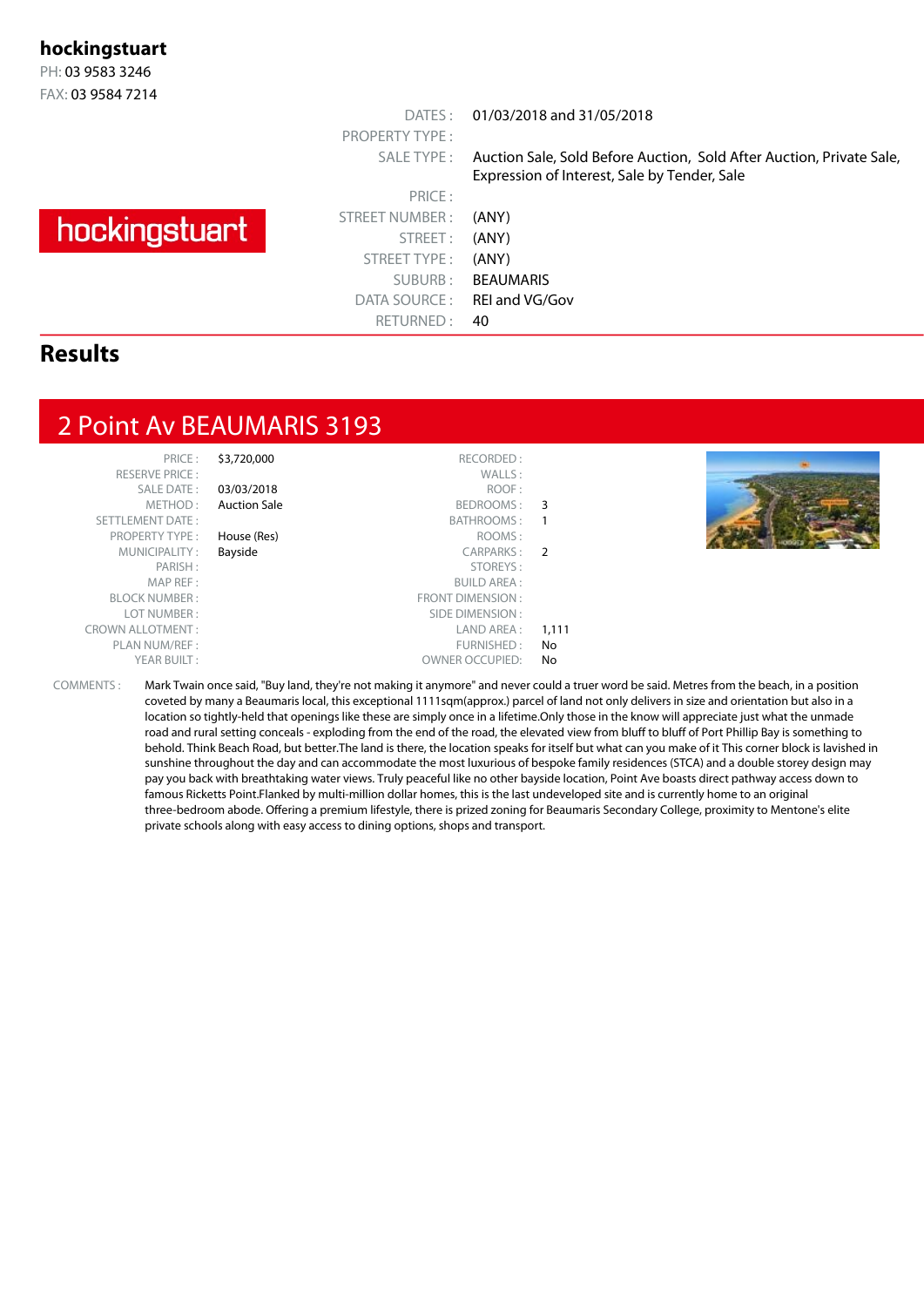# 162 Dalgetty Rd BEAUMARIS 3193

| PRICE:                  | \$2,360,000  | RECORDED:               |                |
|-------------------------|--------------|-------------------------|----------------|
| <b>RESERVE PRICE:</b>   |              | WALLS:                  |                |
| <b>SALE DATE:</b>       | 12/05/2018   | ROOF:                   |                |
| METHOD:                 | Private Sale | BEDROOMS:               | 4              |
| <b>SETTLEMENT DATE:</b> |              | BATHROOMS:              | $\overline{2}$ |
| <b>PROPERTY TYPE:</b>   | House        | ROOMS:                  |                |
| MUNICIPALITY:           | Bayside      | CARPARKS:               | $\overline{2}$ |
| PARISH:                 |              | STOREYS:                |                |
| MAP REF:                | 86 E 5       | <b>BUILD AREA:</b>      |                |
| <b>BLOCK NUMBER:</b>    |              | <b>FRONT DIMENSION:</b> |                |
| LOT NUMBER:             |              | SIDE DIMENSION:         |                |
| <b>CROWN ALLOTMENT:</b> |              | LAND AREA:              |                |
| PLAN NUM/REF:           |              | FURNISHED:              | No             |
| YEAR BUILT:             |              | <b>OWNER OCCUPIED:</b>  | No             |



COMMENTS : The definition of style and sophistication with crisp clean lines, a carefully chosen colour scheme and exquisite finishes throughout - this exceptional family home is the perfect combination of luxury and functionality. Cleverly conceived to capture the maximum northern sunshine, the thoughtfully zoned residence features a choice of welcoming living areas - a tranquil sitting room, first floor landing retreat plus light-lavished rear entertaining area provide plenty of room for all family members to spread out. With full height glass doors to the private back garden, the beautiful stone kitchen showcases a full suite of premium Bosch appliances - among them an induction cooktop, integrated dishwasher and twin ovens. Certain to please the most avid of chefs, this first-class space is complemented by a generous butler's pantry and substantial storage. All four bedrooms are peacefully positioned upstairs, including the elegant master with enviable walk-in robe and magazine-worthy ensuite. A fully-tiled family bathroom services the remaining bedrooms. Boasting an impressive entrance foyer, additional highlights of this double-glazed home include a sheltered outdoor kitchen, dedicated study, hydronic heating, split system heating/cooling, huge laundry, powder room, gorgeous oak herringbone floors, mud room with direct access to the double auto garage and established, low maintenance gardens. A dream location - with the new Beaumaris Secondary College, Concourse and a choice of well-regarded primary schools all just a breath away - this really is family living at its absolute finest. For more information about this incredible family residence contact Mathew Cox at Buxton Mentone on 0413-102-224.

#### 6 Harfleur Av BEAUMARIS 3193

| PRICE:<br><b>RESERVE PRICE:</b><br>SALE DATE:<br>METHOD:<br>SETTLEMENT DATE: | \$2,350,000<br>17/03/2018<br><b>Auction Sale</b> | RECORDED:<br>WALLS:<br>ROOF:<br>BEDROOMS: 5<br>BATHROOMS: 3 |    |  |
|------------------------------------------------------------------------------|--------------------------------------------------|-------------------------------------------------------------|----|--|
| <b>PROPERTY TYPE:</b><br>MUNICIPALITY:                                       | House (Res)<br>Bayside                           | ROOMS:<br>CARPARKS: 2                                       |    |  |
| PARISH:                                                                      |                                                  | STOREYS:                                                    |    |  |
| MAP REF :<br><b>BLOCK NUMBER:</b>                                            | 86 G 7                                           | <b>BUILD AREA:</b><br>FRONT DIMENSION:                      |    |  |
| LOT NUMBER:                                                                  |                                                  | SIDE DIMENSION :                                            |    |  |
| <b>CROWN ALLOTMENT:</b>                                                      |                                                  | LAND AREA :                                                 |    |  |
| PLAN NUM/REF :                                                               |                                                  | FURNISHED :                                                 | No |  |
| YEAR BUILT:                                                                  |                                                  | <b>OWNER OCCUPIED:</b>                                      | No |  |

COMMENTS : Gardens that could only be described as breathtaking embrace this beautiful character-rich 5 bedroom home in Beaumaris' coveted Deauville Estate, creating an unforgettable welcome and setting the scene for an indisputable serenity that can be found throughout.Affording stunning leafy aspects from every room, the light-lavished home features an elegant and exceptionally tranquil formal lounge (open fireplace), dining room plus fabulous rear entertainers' zone which cascades over two sundrenched levels and spills out to the alfresco dining deck and sparkling pool set in lush, established surrounds. Back inside, the luxe stone kitchen with premium Ilve oven & large walk-in pantry will impress all avid chefs and is perfectly positioned for both indoor/outdoor entertaining.Three of the king-sized bedrooms can be found upstairs, including the opulent master with built-in robes, ensuite and large walk-in robe/dressing room. A fourth bedroom, or possible teen/guest retreat is situated downstairs along with a bright family bathroom which provides convenient access to the pool area.A fitted home office, ducted heating, evaporative cooling, security alarm and double garage conclude a flawless package, which is brilliantly located for an enviable Beaumaris lifestyle, where zoning for the new secondary college and proximity to cafes, parks and the beach are simply yours for the taking.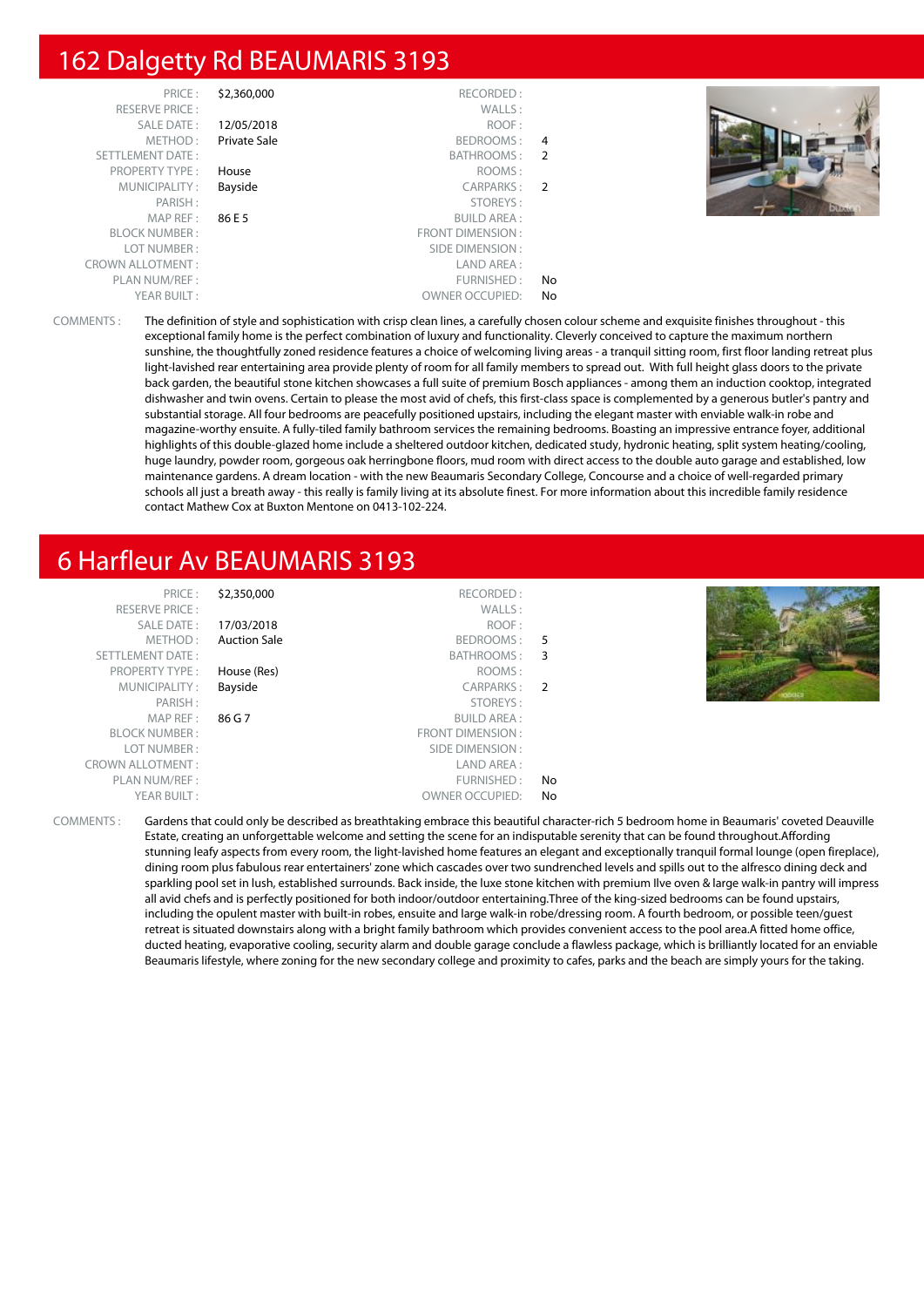# 15b Hilton St BEAUMARIS 3193

| \$2,300,000         | RECORDED:               |               |
|---------------------|-------------------------|---------------|
|                     | WALLS:                  |               |
| 14/04/2018          | ROOF:                   |               |
| <b>Auction Sale</b> | BEDROOMS:               | 4             |
|                     | BATHROOMS:              | 3             |
| Townhouse (Res)     | ROOMS:                  |               |
| Bayside             | <b>CARPARKS:</b>        | $\mathcal{P}$ |
|                     | STOREYS:                |               |
|                     | <b>BUILD AREA:</b>      |               |
|                     | <b>FRONT DIMENSION:</b> |               |
|                     | SIDE DIMENSION:         |               |
|                     | LAND AREA:              |               |
|                     | FURNISHED:              | No            |
|                     | <b>OWNER OCCUPIED:</b>  | No            |
|                     |                         |               |



COMMENTS : Designed on the grandest scale and finished to the most exacting specification, this just-completed home goes above and beyond on every level! Elevated on the street-front with North sun to the rear, this four bedroom, plus fitted home-office, 3.5 bathroom home sets a whole new standard. Step beyond the striking full height front door and shadow lined feature wall, then it's your choice of a ground floor garden view or 1st floor bay view master suite with balcony (each with a finely fitted dressing room and beautifully detailed ensuite). The main living and dining area is sensationally deck-wrapped with mature gardens, all seen through 3m high floor to ceiling windows providing the idyllic setting to kick up your heels and entertain! Architect-designed on a rarely-seen scale with an equally rare level of quality, this exceptional home brings together fittings and finishes from across the world - with a Spanish tiled splashback for the European appliance kitchen, Australian Blackbutt joinery and exterior detailing (including the double auto-garage door), Muuto lighting from Finland and American Oak floors extending to a spectacular slat-screen stair. With hydronic heating, reverse-cycle air-conditioning over four zones and every conceivable extra including alarm, video intercom, ducted vacuum and auto-irrigation, this world-class home is appointed to beyond-prestige standards. Even the location goes above and beyond - in the Zone for new Beaumaris Secondary College, this tightly held pocket is just four blocks to the bay and a walk to the bars and baristas of the Black Rock Village. For more information about this benchmark all-new home contact Christian Hegarty or Louise Herterich

## 35 Hornby St BEAUMARIS 3193

| $PRICF \cdot$         |
|-----------------------|
| <b>RESERVE PRICE:</b> |
| <b>SALE DATE:</b>     |
| MFTHOD:               |
| SETTLEMENT DATE:      |
| <b>PROPERTY TYPE:</b> |
| ΜΗΝΙΓΙΡΑΙ ΙΤΥ :       |
| PARISH:               |
| MAP RFF:              |
| <b>BI OCK NUMBER:</b> |
| LOT NUMBER :          |
| ROWN ALLOTMENT :      |
| PLAN NUM/REF :        |
| YEAR BUILT:           |

| \$2,300,000 | RECORDED:               |     |
|-------------|-------------------------|-----|
|             | WALLS:                  |     |
| 02/04/2018  | ROOF:                   |     |
| Sale        | <b>BEDROOMS:</b>        | 3   |
| 07/05/2018  | <b>BATHROOMS:</b>       |     |
| House (Res) | ROOMS:                  |     |
| Bayside     | <b>CARPARKS:</b>        |     |
| Moorabbin   | STOREYS:                |     |
| 86 B 5      | <b>BUILD AREA:</b>      |     |
|             | <b>FRONT DIMENSION:</b> |     |
| 1           | SIDE DIMENSION:         |     |
|             | LAND AREA:              | 426 |
| PS701461    | <b>FURNISHED:</b>       |     |
|             | <b>OWNER OCCUPIED:</b>  | Yes |
|             |                         |     |



#### COMMENTS :

#### 5 Powys Dr BEAUMARIS 3193

RESERVE PRICE : METHOD : Private Sale SETTLEMENT DATE: PROPERTY TYPE : House (Res) MUNICIPALITY : Bayside MAP REF : 86 F 7 BLOCK NUMBER : LOT NUMBER : CROWN ALLOTMENT:

COMMENTS :

|               | RECORDED:               | \$2,220,000<br>PRICE:           |                       |
|---------------|-------------------------|---------------------------------|-----------------------|
|               | WALLS:                  | <b>RESERVE PRICE:</b>           |                       |
|               | ROOF:                   | <b>SALE DATE:</b><br>18/04/2018 |                       |
| 3             | BEDROOMS:               | METHOD:<br>Private Sale         |                       |
| 2             | BATHROOMS:              |                                 | <b>TTLEMENT DATE:</b> |
| 7             | ROOMS:                  | House (Res)                     | <b>PROPERTY TYPE:</b> |
| $\mathcal{P}$ | <b>CARPARKS:</b>        | MUNICIPALITY:<br>Bayside        |                       |
|               | STOREYS:                | PARISH:                         |                       |
|               | <b>BUILD AREA:</b>      | 86 F 7<br>MAP REF:              |                       |
|               | <b>FRONT DIMENSION:</b> |                                 | <b>BLOCK NUMBER:</b>  |
|               | SIDE DIMENSION:         | LOT NUMBER:                     |                       |
|               | LAND AREA:              |                                 | WN ALLOTMENT:         |
| No            | FURNISHED:              |                                 | PLAN NUM/REF :        |
|               |                         |                                 |                       |

**ACCESSION** 

| 3              | BEDROOMS:               | METHOD:<br><b>Private Sale</b> |
|----------------|-------------------------|--------------------------------|
| $\overline{2}$ | <b>BATHROOMS:</b>       | <b>MENT DATE:</b>              |
| 7              | ROOMS:                  | PERTY TYPE:<br>House (Res)     |
| $\overline{2}$ | <b>CARPARKS:</b>        | Bayside<br><b>JNICIPALITY:</b> |
|                | STOREYS:                | PARISH:                        |
|                | <b>BUILD AREA:</b>      | MAP REF:<br>86 F 7             |
|                | <b>FRONT DIMENSION:</b> | CK NUMBER :                    |
|                | SIDE DIMENSION:         | OT NUMBER :                    |
|                | LAND AREA:              | <b>NLLOTMENT:</b>              |
| No             | FURNISHED:              | N NUM/REF:                     |
| No             | <b>OWNER OCCUPIED:</b>  | YEAR BUILT:                    |
|                |                         |                                |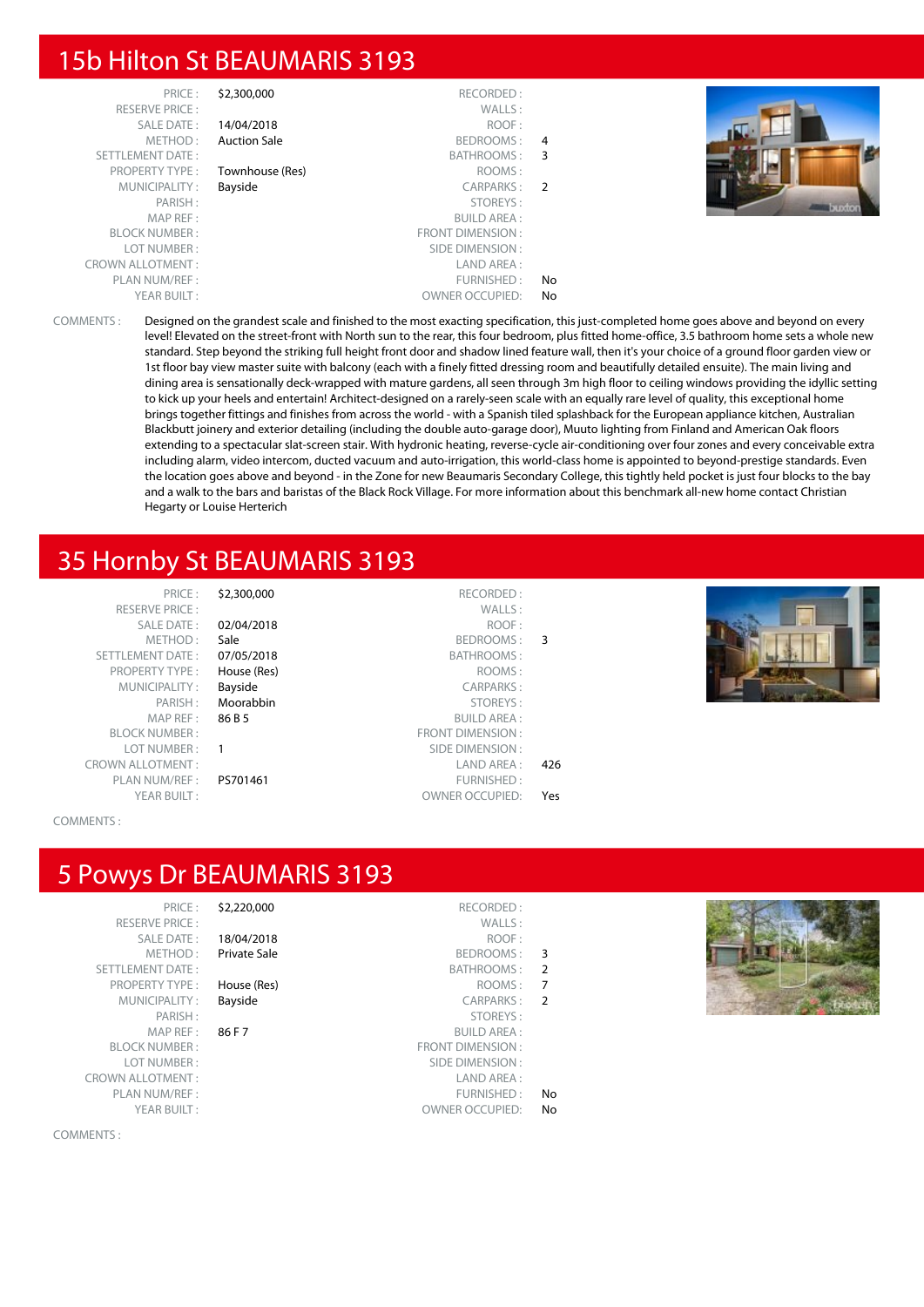#### 22 Mariemont Av BEAUMARIS 3193

| PRICE:                  | \$2,200,000         | RECORDED:              |     |  |
|-------------------------|---------------------|------------------------|-----|--|
| <b>RESERVE PRICE:</b>   |                     | WALLS:                 |     |  |
| SALE DATE:              | 25/04/2018          | ROOF:                  |     |  |
| METHOD:                 | Sold Before Auction | BEDROOMS:              | .5  |  |
| SETTLEMENT DATE:        |                     | BATHROOMS:             | 4   |  |
| <b>PROPERTY TYPE:</b>   | House (Res)         | ROOMS:                 |     |  |
| MUNICIPALITY:           | Bayside             | CARPARKS:              | 4   |  |
| PARISH:                 |                     | STOREYS:               |     |  |
| MAP REF:                |                     | <b>BUILD AREA:</b>     |     |  |
| <b>BLOCK NUMBER:</b>    |                     | FRONT DIMENSION:       |     |  |
| LOT NUMBER:             |                     | SIDE DIMENSION :       |     |  |
| <b>CROWN ALLOTMENT:</b> |                     | LAND AREA :            | 908 |  |
| PLAN NUM/REF :          |                     | FURNISHED:             | No  |  |
| YEAR BUILT:             |                     | <b>OWNER OCCUPIED:</b> | No. |  |
|                         |                     |                        |     |  |



COMMENTS : Having seen Beaumaris grow up around it, this much-loved residence is now offered for the first time in over sixty years. Cascading over three levels on an oversized 908sqm (approx.) allotment, this beautiful family haven has provided the setting for many treasured memories. Set within the Beaumaris Secondary College zone, just metres to Seaview Shops and the beach, this neighbourhood has richly repaid the owners' loyalty.Beyond a sundrenched northerly frontage, the main level of the home opens to offer a formal lounge with cosy gas fireplace which gives way to a glossy granite kitchen. Well-equipped and spacious, this zone and the adjacent meals area look out across a sunny balcony to the heated pool and deep gardens.An accessible ensuite master bedroom is located at entry level along with a study/5th BR, while peacefully positioned upstairs, two large bedrooms (BIRs & fans) flank a relaxing retreat complete with sunny terrace – a large granite trimmed bathroom services this zone. Tucked away on the ground floor, a further bedroom and adjacent bathroom create an ideal self-contained setting for guests.A pool cabana with shower and WC is hidden amongst the flourishing edible gardens, whilst concluding this special offering are ducted heating/cooling, powder room, laundry, masses of under-house storage and two double auto garages.

# 4 Stawell St BEAUMARIS 3193

| PRICE:<br><b>RESERVE PRICE:</b><br>SALE DATE:<br>METHOD:<br>SETTLEMENT DATE:<br><b>PROPERTY TYPE:</b><br>MUNICIPALITY:<br>PARISH:<br>MAP REF :<br><b>BLOCK NUMBER:</b><br>LOT NUMBER:<br><b>CROWN ALLOTMENT:</b> | \$2,044,000<br>21/05/2018<br>Private Sale<br>House<br>Bayside<br>86 B 6 | RECORDED:<br>WALLS:<br>ROOF:<br>BEDROOMS:<br>BATHROOMS: 2<br>ROOMS:<br>CARPARKS:<br>STOREYS:<br><b>BUILD AREA:</b><br>FRONT DIMENSION :<br>SIDE DIMENSION :<br>LAND AREA: | $\overline{4}$<br>5<br>-2 | buxton |
|------------------------------------------------------------------------------------------------------------------------------------------------------------------------------------------------------------------|-------------------------------------------------------------------------|---------------------------------------------------------------------------------------------------------------------------------------------------------------------------|---------------------------|--------|
| PLAN NUM/REF:                                                                                                                                                                                                    |                                                                         | FURNISHED:                                                                                                                                                                | No                        |        |
| YEAR BUILT:                                                                                                                                                                                                      |                                                                         | <b>OWNER OCCUPIED:</b>                                                                                                                                                    | No                        |        |

COMMENTS : Opposite Donald MacDonald Reserve, this elegantly modern 4 bedroom + study 2.5 bathroom family home is quite the entertainer with a variety of fabulous spaces. Classically welcoming with its marble entry foyer, this quality built home features a north facing lounge, formal dining room and large office with grey stained timber floors, a relaxing open plan living with bay windowed dining area and granite kitchen with Fisher & Paykel dish drawers, huge upstairs rumpus room with gorgeous park views, 4 great sized bedrooms (BIRs) including a huge master with retreat area, palatial spa ensuite & 2 WIRs; fully tiled family bathroom, marble powder room & a large laundry. The amazing outdoor living space features an undercover deck with stacked stone retaining walls up to a solar heated pool and a fire-pit sitting area in low maintenance garden surrounds. With so much to love for everyday family living, this classic entertainer enjoys newly polished boards, ducted heating/air conditioning, intercom and auto gates to a double auto garage. A perfect location between The Concourse shops, the beach and Black Rock Village, zoned for Beaumaris Secondary College and Mentone Girls' Secondary College and with the bus at the end of the street this is easy Bayside family living at its absolute best. For more information on this delightful home contact Sam Harrison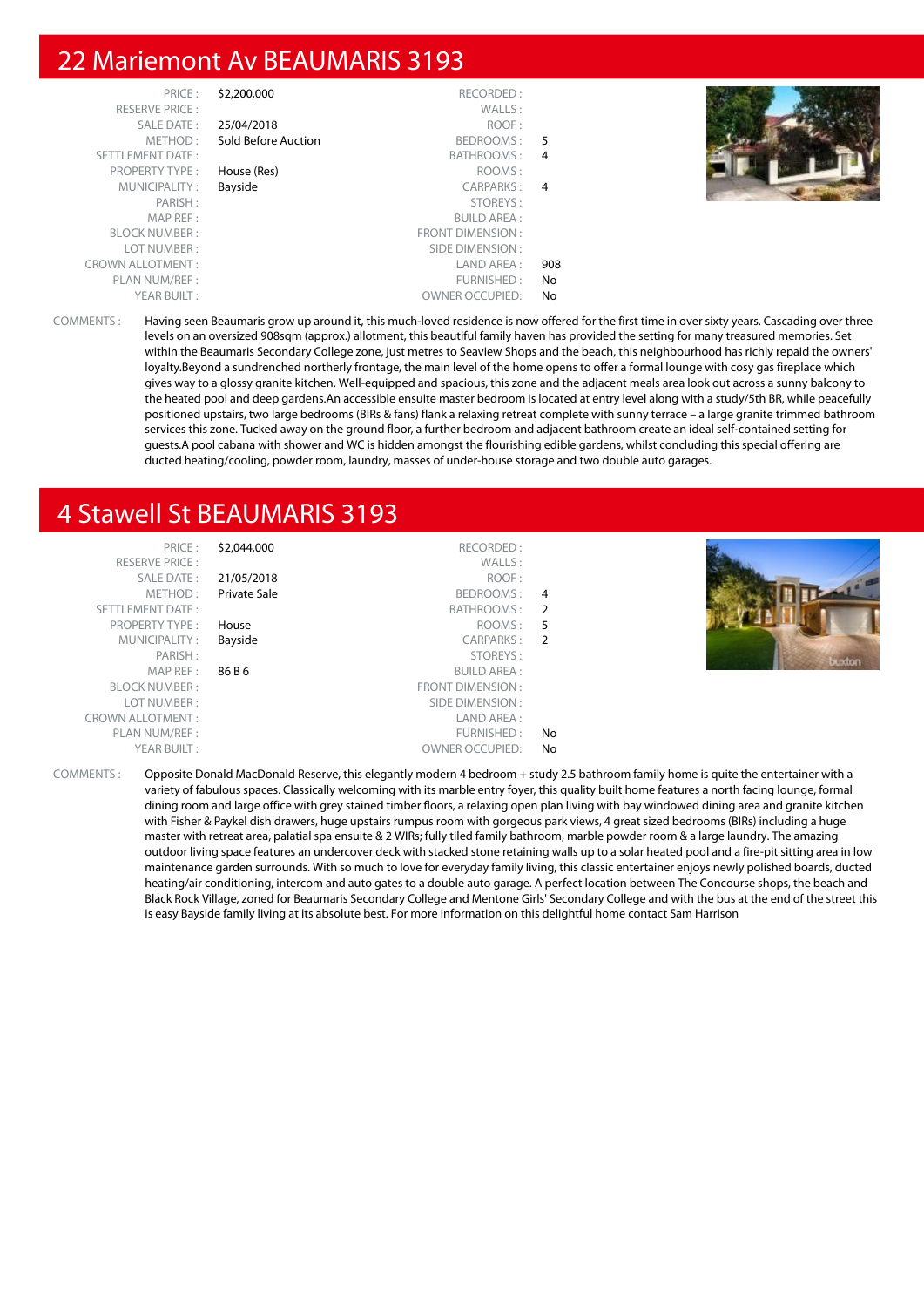#### 10 Reserve Rd BEAUMARIS 3193

| PRICE:                  | \$1,900,000     | RECORDED:               |                |  |
|-------------------------|-----------------|-------------------------|----------------|--|
|                         |                 |                         |                |  |
| <b>RESERVE PRICE:</b>   |                 | WALLS:                  |                |  |
| SALE DATE:              | 03/03/2018      | ROOF:                   |                |  |
| METHOD:                 | Private Sale    | BEDROOMS:               | $\overline{4}$ |  |
| SETTLEMENT DATE:        | 02/05/2018      | BATHROOMS:              | - 3            |  |
| <b>PROPERTY TYPE:</b>   | Townhouse (Res) | ROOMS:                  |                |  |
| MUNICIPALITY:           | Bayside         | CARPARKS:               | - 5            |  |
| PARISH:                 | Moorabbin       | STOREYS:                |                |  |
| MAP REF:                | 86 C 9          | <b>BUILD AREA:</b>      |                |  |
| <b>BLOCK NUMBER:</b>    |                 | <b>FRONT DIMENSION:</b> |                |  |
| LOT NUMBER:             |                 | SIDE DIMENSION :        |                |  |
| <b>CROWN ALLOTMENT:</b> |                 | LAND AREA:              | 370            |  |
| PLAN NUM/REF :          | PS601441        | FURNISHED:              | No             |  |
| YEAR BUILT:             |                 | <b>OWNER OCCUPIED:</b>  | Yes            |  |

COMMENTS : Perfectly capturing the essence of coastal luxury, this stunning beachside residence cascades over three generous levels and is just moments to the beautiful Beaumaris foreshore.Set in lush yet low maintenance surrounds, a resort-style boardwalk leads to a welcoming foyer where warm spotted gum floors flow effortlessly to the rear entertaining zone. Here, a designer stone kitchen showcasing a full suite of premium Miele appliances looks out across a vast living/dining area, which features ceiling height bi-fold doors that can be thrown open, extending the living outdoors to a private decked terrace with convenient rear laneway access.A versatile and generous living area can also be found on this level, along with a stylishly-appointed bathroom and large laundry. Peacefully positioned upstairs are up to four bedrooms (or three and an additional living area), including the tranquil master with ensuite & walk-in robe, along with a bright central bathroom. A fabulous wrap around balcony provides bay glimpses and is the perfect spot to unwind at the end of the work day.Car enthusiasts will love the basement garage, which can accommodate up to six vehicles with ease, whilst concluding a truly flawless package are 4-zone ducted heating/cooling, secure intercom entry, water tanks and a location that is truly second to none. An easy stroll to Rickett's Point, The Concourse and a choice of primary schools, this exceptional home is also within the new Beaumaris Secondary College zone.

#### 3 Scott St BEAUMARIS 3193

| PRICE:<br><b>RESERVE PRICE:</b> | \$1,889,000  | RECORDED:<br>WALLS:    |     |  |
|---------------------------------|--------------|------------------------|-----|--|
| SALE DATE:                      | 21/03/2018   | ROOF:                  |     |  |
| METHOD:                         | Private Sale | BEDROOMS: 3            |     |  |
| SETTLEMENT DATE:                | 25/05/2018   | BATHROOMS: 2           |     |  |
| <b>PROPERTY TYPE:</b>           | House (Res)  | ROOMS:                 |     |  |
| MUNICIPALITY:                   | Bayside      | CARPARKS: 2            |     |  |
| PARISH:                         | Moorabbin    | STOREYS:               |     |  |
| MAP REF :                       | 86 E 8       | <b>BUILD AREA:</b>     |     |  |
| <b>BLOCK NUMBER:</b>            |              | FRONT DIMENSION:       |     |  |
| LOT NUMBER:                     | 65           | SIDE DIMENSION :       |     |  |
| <b>CROWN ALLOTMENT:</b>         |              | LAND AREA :            | 643 |  |
| PLAN NUM/REF :                  | LP008747     | FURNISHED:             | No  |  |
| YEAR BUILT:                     |              | <b>OWNER OCCUPIED:</b> | No  |  |

COMMENTS : Embrace the envied Beaumaris way of life from this fabulously located weatherboard just moments from the bay. Home to the same family for over a generation, this is a place that will tug at the heartstrings while also seducing you with options for the future.Set amongst 643sqm (approx.) of lush leafy gardens, the inviting property features rich timber floors and high ceilings, some of which accented by striking Art Deco panels which reflect the 1940s heritage. The contemporary kitchen meets today's expectations with quality appliances and Caesarstone surfaces and is ideally positioned to cater for not only the relaxed family area and formal lounge/dining zone (OFP), but also the gorgeous vine-laden deck where alfresco drinks have never been so appealing.The three well-proportioned bedrooms each offer built-in wardrobes and ceiling fans, the master also boasting its own ensuite, the remaining bedrooms share a central family bathroom - concluding the offering are a laundry, ducted heating, split system and tandem garage.Oh-so comfortable, yet with so much promise to either extend or even start afresh (STCA), this is the perfect entry to a sought-after precinct where proximity to shops, cafes and the beach, along with prized zoning for Beaumaris Secondary College are all part of the fabulous norm.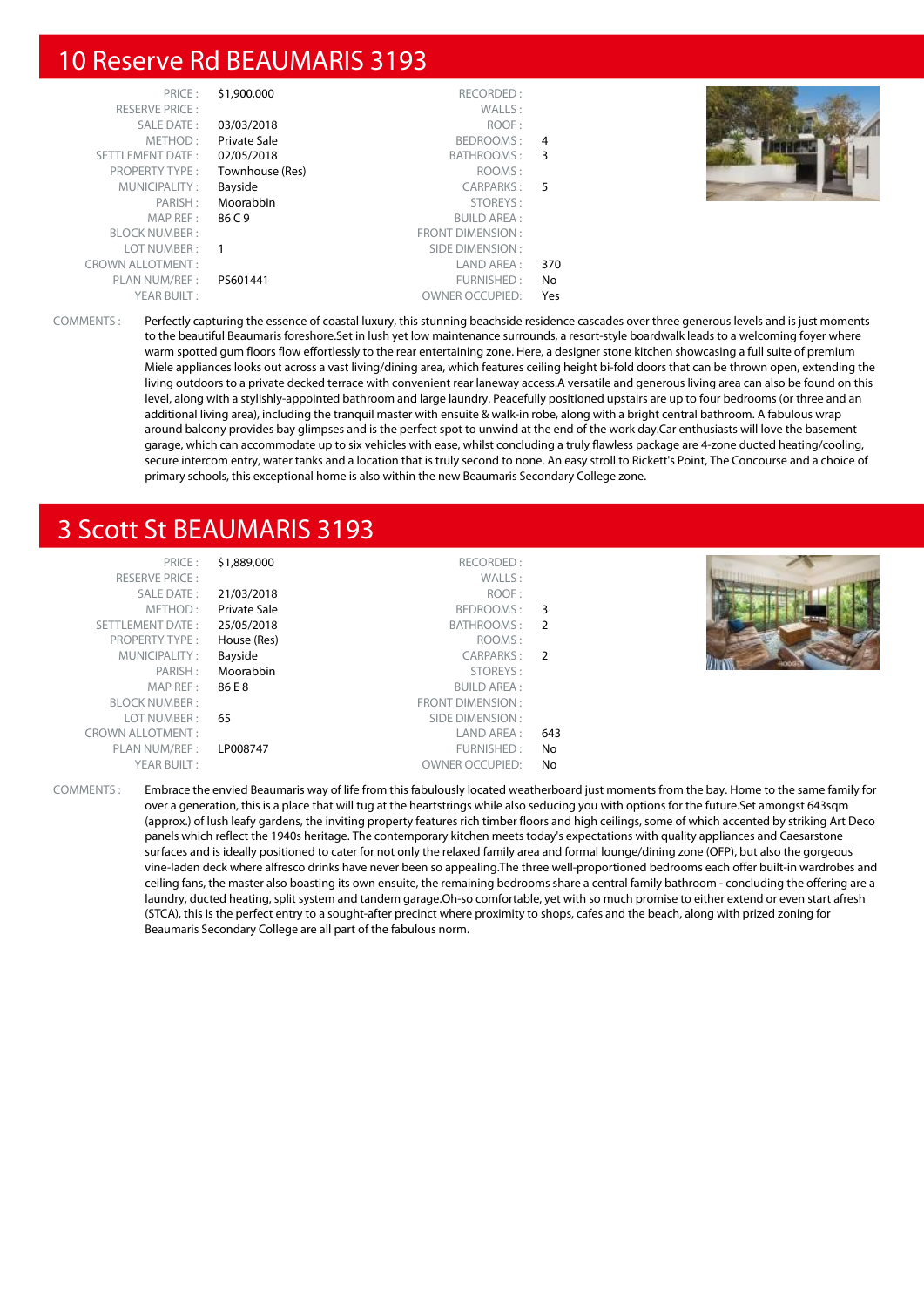#### 180 Tramway Pde BEAUMARIS 3193

| PRICE:<br><b>RESERVE PRICE:</b> | \$1,880,000         | RECORDED:<br>WALLS:    |     |  |
|---------------------------------|---------------------|------------------------|-----|--|
|                                 |                     |                        |     |  |
| SALE DATE:                      | 03/03/2018          | ROOF:                  |     |  |
| METHOD:                         | <b>Auction Sale</b> | BEDROOMS: 4            |     |  |
| SETTLEMENT DATE:                | 07/05/2018          | BATHROOMS: 3           |     |  |
| <b>PROPERTY TYPE:</b>           | House (Res)         | ROOMS:                 |     |  |
| MUNICIPALITY:                   | Bayside             | CARPARKS: 4            |     |  |
| PARISH:                         | Moorabbin           | STOREYS:               |     |  |
| MAP REF:                        | 86 F 6              | <b>BUILD AREA:</b>     |     |  |
| <b>BLOCK NUMBER:</b>            |                     | FRONT DIMENSION:       |     |  |
| LOT NUMBER:                     | 38                  | SIDE DIMENSION :       |     |  |
| <b>CROWN ALLOTMENT:</b>         |                     | LAND AREA :            | 694 |  |
| PLAN NUM/REF :                  | LP011936            | FURNISHED:             | No  |  |
| YEAR BUILT:                     |                     | <b>OWNER OCCUPIED:</b> | Yes |  |

COMMENTS : Beautifully transformed throughout, this single level sanctuary has space galore featuring a sleek contemporary interior plus the added benefit of a modern self-contained studio. Cars and boats are well catered for with ample secure parking. - Free flowing casual living zone incorporates custom study nook - Tranquil family lounge/dining extends outdoors to alfresco area - Superb Caesarstone Bosch kitchen geared for entertaining - Entertaining deck overlooks leafy family friendly gardens - Two thoughtful and lustrous modern bathrooms - Air conditioning, ducted heating and ornamental fireplace - Quality features include original polished hardwood floors - Fully appointed studio with kitchen, ensuite and air conditioning - Handy location, a stroll from Seaview shops and cafes - Walking distance from the new Beaumaris Secondary College

# 17 Bodley St BEAUMARIS 3193

| PRICE:                  | \$1,820,000         | RECORDED:              |     |  |
|-------------------------|---------------------|------------------------|-----|--|
| <b>RESERVE PRICE:</b>   |                     | WALLS:                 |     |  |
| SALE DATE:              | 02/03/2018          | ROOF:                  |     |  |
| METHOD:                 | Sold Before Auction | BEDROOMS: 4            |     |  |
| SETTLEMENT DATE:        | 22/03/2018          | BATHROOMS: 2           |     |  |
| <b>PROPERTY TYPE:</b>   | House               | ROOMS: 6               |     |  |
| MUNICIPALITY:           | Bayside             | CARPARKS: 3            |     |  |
| PARISH:                 | Moorabbin           | STOREYS:               |     |  |
| MAP REF :               | 86 E 8              | <b>BUILD AREA:</b>     |     |  |
| <b>BLOCK NUMBER:</b>    |                     | FRONT DIMENSION:       |     |  |
| LOT NUMBER :            | $\overline{2}$      | SIDE DIMENSION :       |     |  |
| <b>CROWN ALLOTMENT:</b> |                     | LAND AREA :            | 353 |  |
| PLAN NUM/REF :          | PS703575            | FURNISHED:             | No. |  |
| YEAR BUILT:             |                     | <b>OWNER OCCUPIED:</b> | Yes |  |
|                         |                     |                        |     |  |

COMMENTS : Opposite the Beaumaris Bowls and Tennis Clubs and in the highly sought after Beaumaris Secondary College zone, this stunning 4 bedroom 2.5 bathroom parkside oasis is quality built and designed by Lowe Design & Build.An exceptional floorplan accentuating the unique family zones, this contemporary haven presents like new and enjoys a downstairs main bedroom with chic ensuite, custom WIR & BIRs with leafy aspects towards the bowls club; an innovative stone kitchen with walk in pantry and Ilve 900mm appliances, north facing open plan entertaining with Jetmaster gas fire and 2 tranquil garden decks; a huge upstairs living area with decked balcony taking in the surrounding park-like views; 3 further large bedrooms (fitted BIRs), a vogue bathroom, 2 powder rooms and a fitted laundry. Enjoying a neutral beachy feel highlighted by its solid Victorian Ash floorboards, high ceilings and secluded garden aspects, this impressive home provides zoned ducted heating/air conditioning, video intercom, instant hot water, fantastic storage and a double auto garage.Situated in this vibrant sporting community with a fantastic football and tennis club in Oak Street, the bowls club, the Beaumaris Yacht Squadron and the Beaumaris Life Saving Club, it's a fantastic family location, metres to the bus and the Keys Street cafes and restaurants, walk to the Concourse, Beaumaris Primary School and gorgeous Ricketts Point with its beautiful beaches and the artist's trail. Zoned also for Mentone Girls' Secondary College. 2 stunning separate living zones• Ilve appliances• North facing alfresco living• Double auto garage with driveway parking• Beaumaris & Mentone Girls' Secondary Colleges zones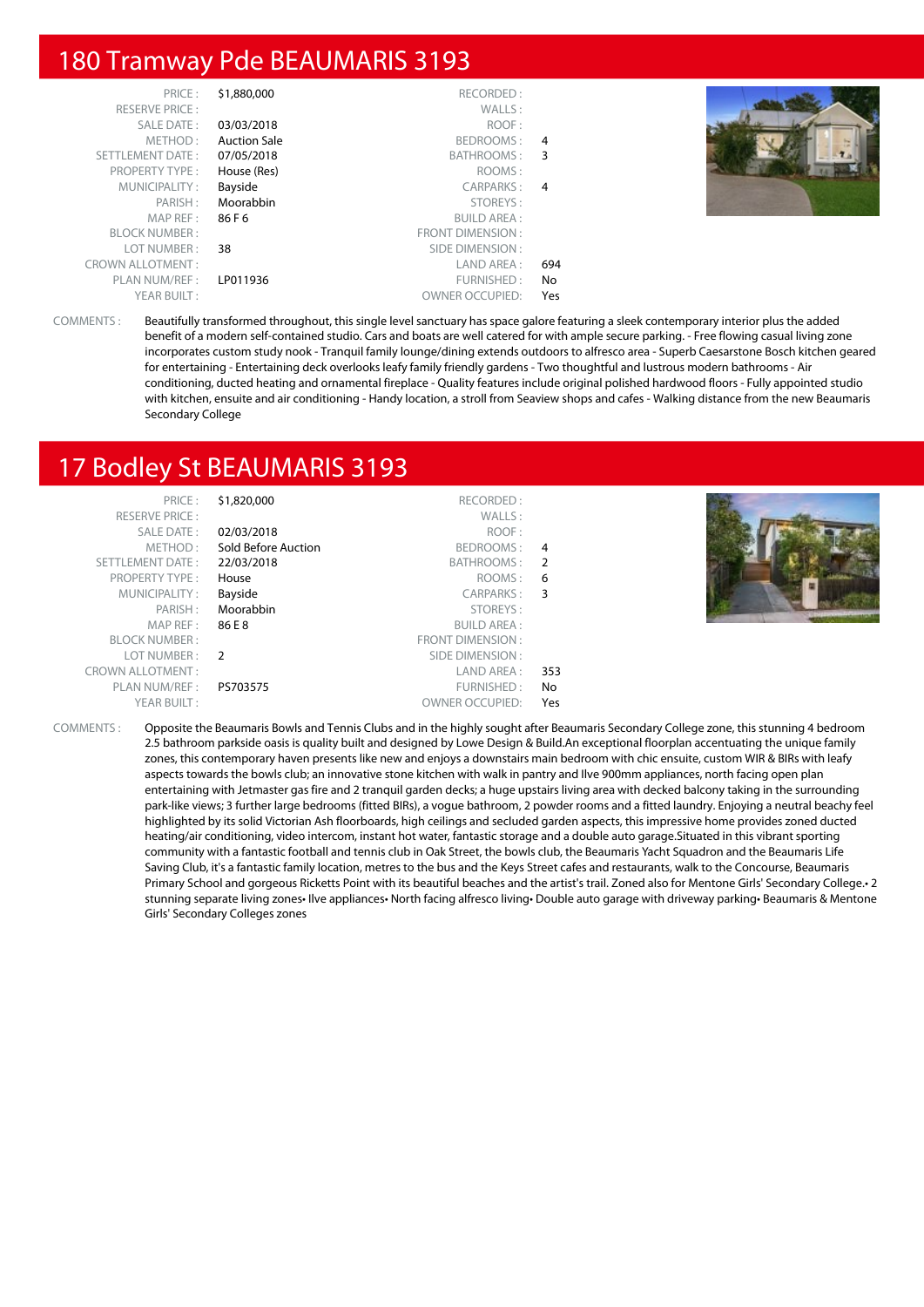#### 3a Wall St BEAUMARIS 3193

| PRICE:                  | \$1,810,000         | RECORDED:              |                |  |
|-------------------------|---------------------|------------------------|----------------|--|
| <b>RESERVE PRICE:</b>   |                     | WALLS:                 |                |  |
| <b>SALE DATE:</b>       | 17/03/2018          | ROOF:                  |                |  |
| METHOD:                 | <b>Auction Sale</b> | BEDROOMS:              | 4              |  |
| SETTLEMENT DATE:        | 17/04/2018          | BATHROOMS:             | 3              |  |
| <b>PROPERTY TYPE:</b>   | House (Res)         | ROOMS:                 | 6              |  |
| MUNICIPALITY:           | Bayside             | CARPARKS:              | $\overline{2}$ |  |
| PARISH:                 | Moorabbin           | STOREYS:               |                |  |
| MAP REF:                |                     | <b>BUILD AREA:</b>     |                |  |
| <b>BLOCK NUMBER:</b>    |                     | FRONT DIMENSION:       |                |  |
| LOT NUMBER:             | $\overline{2}$      | SIDE DIMENSION :       |                |  |
| <b>CROWN ALLOTMENT:</b> |                     | LAND AREA :            | 460            |  |
| PLAN NUM/REF :          | PS807907            | FURNISHED:             | No             |  |
| YEAR BUILT:             |                     | <b>OWNER OCCUPIED:</b> | Yes            |  |



COMMENTS : State-of-the-art excellence is at the heart of this luxe design with innovation and quality seamlessly integrated. The four-bedroom floorplan over two levels has seamless indoor-outdoor spaces, and an outstanding selection of features and finishes. There's the choice of main bedroom suites on each level, the kitchen features Bosch appliances and streamlined stone benches, and a ground-floor storeroom is an inspired inclusion. Expansive north-facing living opens onto a sun-filled terrace, and an upstairs lounge is tailormade for family zoning. Designer finishes are everywhere, from tapware to stylish lighting and a timber-panelled garage door. This is contemporary living at its finest, created by Cellstruct Building Group. Come home to a cul de sac address in the Beaumaris Secondary College zone, close to Seaview shops and cafes, golf courses and parkland.

# 29 Scott St BEAUMARIS 3193

| PRICE:                  | \$1,700,000 | RECORDED:               |               |
|-------------------------|-------------|-------------------------|---------------|
| <b>RESERVE PRICE:</b>   |             | WALLS:                  |               |
| SALE DATE:              | 26/04/2018  | ROOF:                   |               |
| METHOD:                 | Sale        | BEDROOMS:               | $\mathcal{P}$ |
| <b>SETTLEMENT DATE:</b> | 11/05/2018  | <b>BATHROOMS:</b>       |               |
| <b>PROPERTY TYPE:</b>   | House (Res) | ROOMS:                  |               |
| MUNICIPALITY:           | Bayside     | CARPARKS:               |               |
| PARISH:                 | Moorabbin   | STOREYS:                |               |
| MAP REF:                | 86 E 8      | <b>BUILD AREA:</b>      |               |
| <b>BLOCK NUMBER:</b>    |             | <b>FRONT DIMENSION:</b> |               |
| LOT NUMBER:             | 78          | SIDE DIMENSION:         |               |
| CROWN ALLOTMENT:        |             | LAND AREA:              | 395           |
| PLAN NUM/REF:           | LP008747    | FURNISHED:              |               |
| YEAR BUILT:             |             | <b>OWNER OCCUPIED:</b>  | No            |

COMMENTS :

# 61 Cromer Rd BEAUMARIS 3193

|               | \$1,674,000<br>RECORDED:         | PRICE:                  |
|---------------|----------------------------------|-------------------------|
|               | WALLS:                           | <b>RESERVE PRICE:</b>   |
|               | ROOF:<br>03/03/2018              | <b>SALE DATE:</b>       |
| 3             | <b>Auction Sale</b><br>BEDROOMS: | METHOD:                 |
| 1             | BATHROOMS:<br>20/04/2018         | <b>SETTLEMENT DATE:</b> |
|               | ROOMS:<br>House (Res)            | <b>PROPERTY TYPE:</b>   |
| $\mathcal{P}$ | Bayside<br><b>CARPARKS:</b>      | MUNICIPALITY:           |
|               | Moorabbin<br>STOREYS:            | PARISH:                 |
|               | <b>BUILD AREA:</b>               | MAP REF:                |
|               | <b>FRONT DIMENSION:</b>          | <b>BLOCK NUMBER:</b>    |
|               | SIDE DIMENSION:<br>11            | LOT NUMBER:             |
| 756           | LAND AREA:                       | <b>CROWN ALLOTMENT:</b> |
| No            | FURNISHED:<br>LP030679           | PLAN NUM/REF :          |
| No            | <b>OWNER OCCUPIED:</b>           | YEAR BUILT:             |

COMMENTS :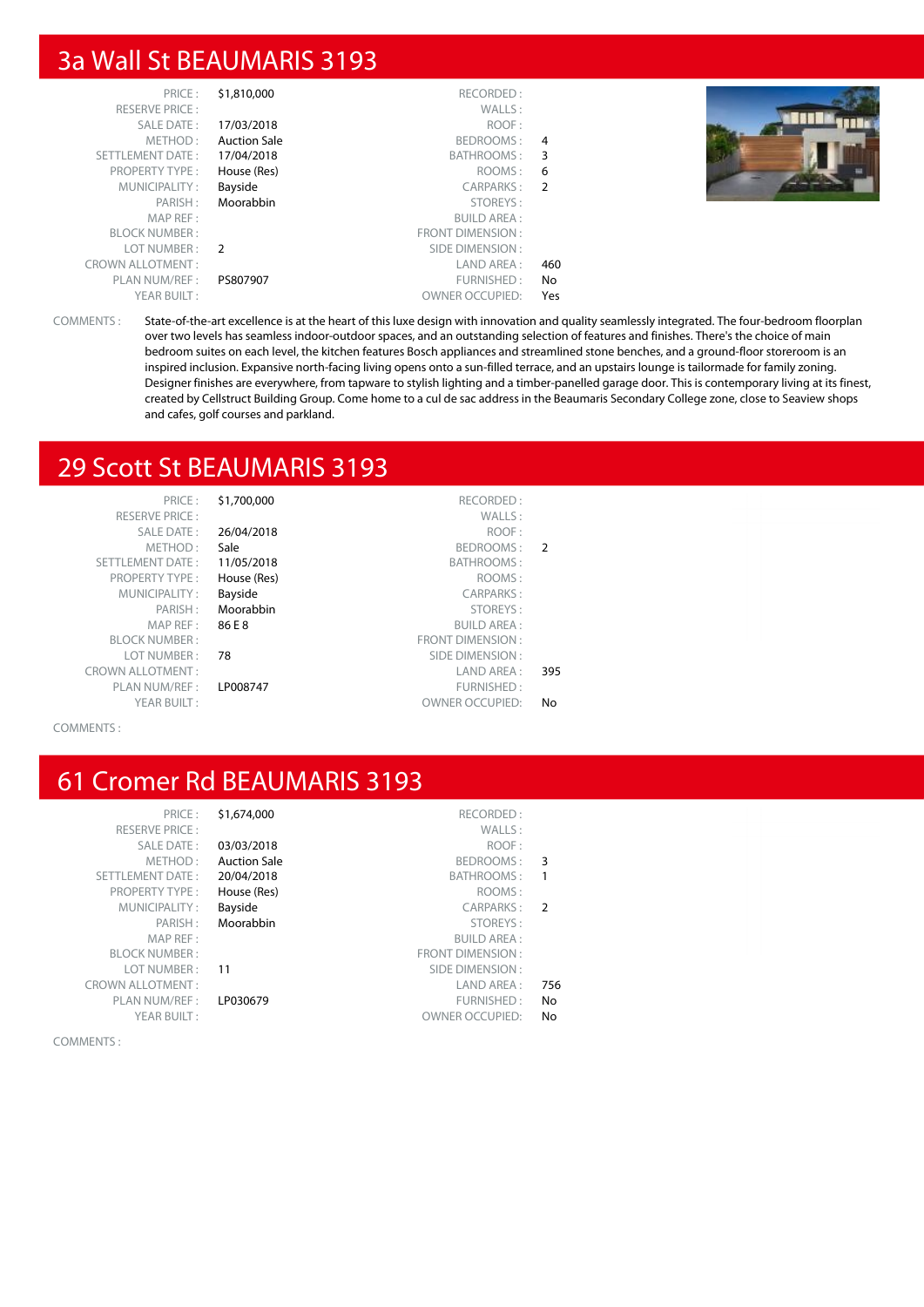#### 14 Cannes Gr BEAUMARIS 3193

PRICE: \$1,645,000 SETTLEMENT DATE: PROPERTY TYPE : House (Res) MUNICIPALITY : Bayside MAP REF :  $86 \text{ F } 4$ BLOCK NUMBER : LOT NUMBER : CROWN ALLOTMENT: PLAN NUM/REF :<br>YEAR BUILT :

|               | RECORDED:<br>\$1,645,000                | PRICE:                      |
|---------------|-----------------------------------------|-----------------------------|
| <b>Brick</b>  | WALLS:                                  | <b>RESERVE PRICE:</b>       |
|               | 03/03/2018<br>ROOF:                     | SALE DATE:                  |
| 4             | <b>BEDROOMS:</b><br><b>Auction Sale</b> | METHOD:                     |
| 2             | BATHROOMS:                              | TLEMENT DATE:               |
|               | ROOMS:<br>House (Res)                   | <b>PROPERTY TYPE:</b>       |
| $\mathcal{P}$ | Bayside<br>CARPARKS:                    | MUNICIPALITY:               |
|               | STOREYS:                                | PARISH:                     |
|               | 86 F 4<br><b>BUILD AREA:</b>            | MAP REF:                    |
|               | <b>FRONT DIMENSION:</b>                 | BLOCK NUMBER :              |
|               | SIDE DIMENSION:                         | LOT NUMBER :                |
| 647           | LAND AREA:                              | <b><i>IN ALLOTMENT:</i></b> |
| No            | FURNISHED:                              | PLAN NUM/REF :              |
| No            | <b>OWNER OCCUPIED:</b>                  | YEAR BUILT:                 |



#### COMMENTS :

#### 4 Hugo St BEAUMARIS 3193

| PRICE               |
|---------------------|
| RESERVE PRICE       |
| <b>SALE DATE</b>    |
| <b>METHOD</b>       |
| SETTI EMENT DATE    |
| PROPERTY TYPE       |
| ΜΗΝΙΟΊΡΑΙ ΙΤΥ       |
| PARISH              |
|                     |
| <b>MAP RFF</b>      |
| <b>BLOCK NUMBER</b> |
| I OT NUMBER         |
| OWN ALLOTMENT       |
| PI AN NUM/RFF       |
| YFAR BUIIT          |

|                | \$1,615,000<br>RECORDED:         | PRICE:                  |
|----------------|----------------------------------|-------------------------|
|                | WALLS:                           | <b>RESERVE PRICE:</b>   |
|                | 05/05/2018<br>ROOF:              | SALE DATE:              |
| 4              | <b>Auction Sale</b><br>BEDROOMS: | METHOD:                 |
| $\mathcal{P}$  | BATHROOMS:                       | <b>SETTLEMENT DATE:</b> |
|                | ROOMS:<br>House (Res)            | <b>PROPERTY TYPE:</b>   |
| $\overline{2}$ | Bayside<br><b>CARPARKS:</b>      | MUNICIPALITY:           |
|                | STOREYS:                         | PARISH:                 |
|                | <b>BUILD AREA:</b>               | MAP REF:                |
|                | <b>FRONT DIMENSION:</b>          | <b>BLOCK NUMBER:</b>    |
|                | SIDE DIMENSION:                  | LOT NUMBER:             |
| 632            | LAND AREA:                       | <b>CROWN ALLOTMENT:</b> |
| No             | FURNISHED:                       | PLAN NUM/REF :          |
| No             | <b>OWNER OCCUPIED:</b>           | YEAR BUILT:             |
|                |                                  |                         |



COMMENTS : A celebration of mid-century Beaumaris style, this retro 4 bedroom 2 bathroom classic is on 632sqm approx of potential to renovate, rebuild or redevelop (STCA). Funky with its raked ceilings, timber panelled walls and entertaining spaces, this vintage retreat features a large parquetry floored entry foyer opening to the central lounge, a relaxing family room, delightful classic kitchen with walk in pantry; an upstairs main bedroom (BIRs & ensuite) & a large study/4th bedroom. Comfortable with gas ducted heating, air conditioning, cobble stone paved patio, a shed & a carport, it's position perfect in the Beaumaris Sec College zone, so close to the Concourse, schools, bus, parks & beach.

#### 90 Cromer Rd BEAUMARIS 3193

| PRICE:<br><b>RESERVE PRICE:</b> | \$1,615,000         | RECORDED:<br>WALLS:    |     |               |
|---------------------------------|---------------------|------------------------|-----|---------------|
| SALE DATE:                      | 21/04/2018          | ROOF:                  |     |               |
| METHOD:                         | <b>Auction Sale</b> | BEDROOMS: 3            |     |               |
| SETTLEMENT DATE:                |                     | BATHROOMS:             |     |               |
| <b>PROPERTY TYPE:</b>           | House (Res)         | ROOMS:                 |     |               |
| MUNICIPALITY:                   | Bayside             | CARPARKS: 2            |     |               |
| PARISH:                         |                     | STOREYS:               |     | <b>WARNER</b> |
| MAP REF :                       | 86 F 6              | <b>BUILD AREA:</b>     |     |               |
| <b>BLOCK NUMBER:</b>            |                     | FRONT DIMENSION:       |     |               |
| LOT NUMBER:                     |                     | SIDE DIMENSION :       |     |               |
| <b>CROWN ALLOTMENT:</b>         |                     | LAND AREA :            | 708 |               |
| PLAN NUM/REF :                  |                     | FURNISHED:             | No. |               |
| YEAR BUILT:                     |                     | <b>OWNER OCCUPIED:</b> | No  |               |

COMMENTS : Beaumaris' most inspirational opportunity comes with around 7627sqft/708sqm land, a creatively updated mid-Century weatherboard home... and zoning for two of Bayside's most aspirational Secondary Colleges! A 200m stroll to Seaview shopping, a jog to the bay and an easy cycle to all the Mentone Schools and the new Beaumaris Secondary College, this well-proportioned site is the ideal blank canvas for a beachside family dream home or prestige new home development (subject to Council Approval) . Call the architect, ring the builder and get plenty of creative input to maximise the financial and lifestyle value in this inspiring site. But don't look past the existing three bedroom home too quickly. Updated with an architectural edge, this solid home features a cleverly crafted timber benchtop and Smeg appliance kitchen with cabinetry extending to a sleek al fresco room, full-height aluminium sliders to the vast backyard, stained timber floors and custom cabinetry including streamlined robes. Offering a cool Modernist-inspired start to an on-going renovation, at the very least, this centrally heated and air-conditioned home with two-car garage, parking and kids' paradise gardens has an excellent possibly on-going tenant to ease the way through the planning process. For more information about this inspiring site contact Romana Altman or Leigh Fletcher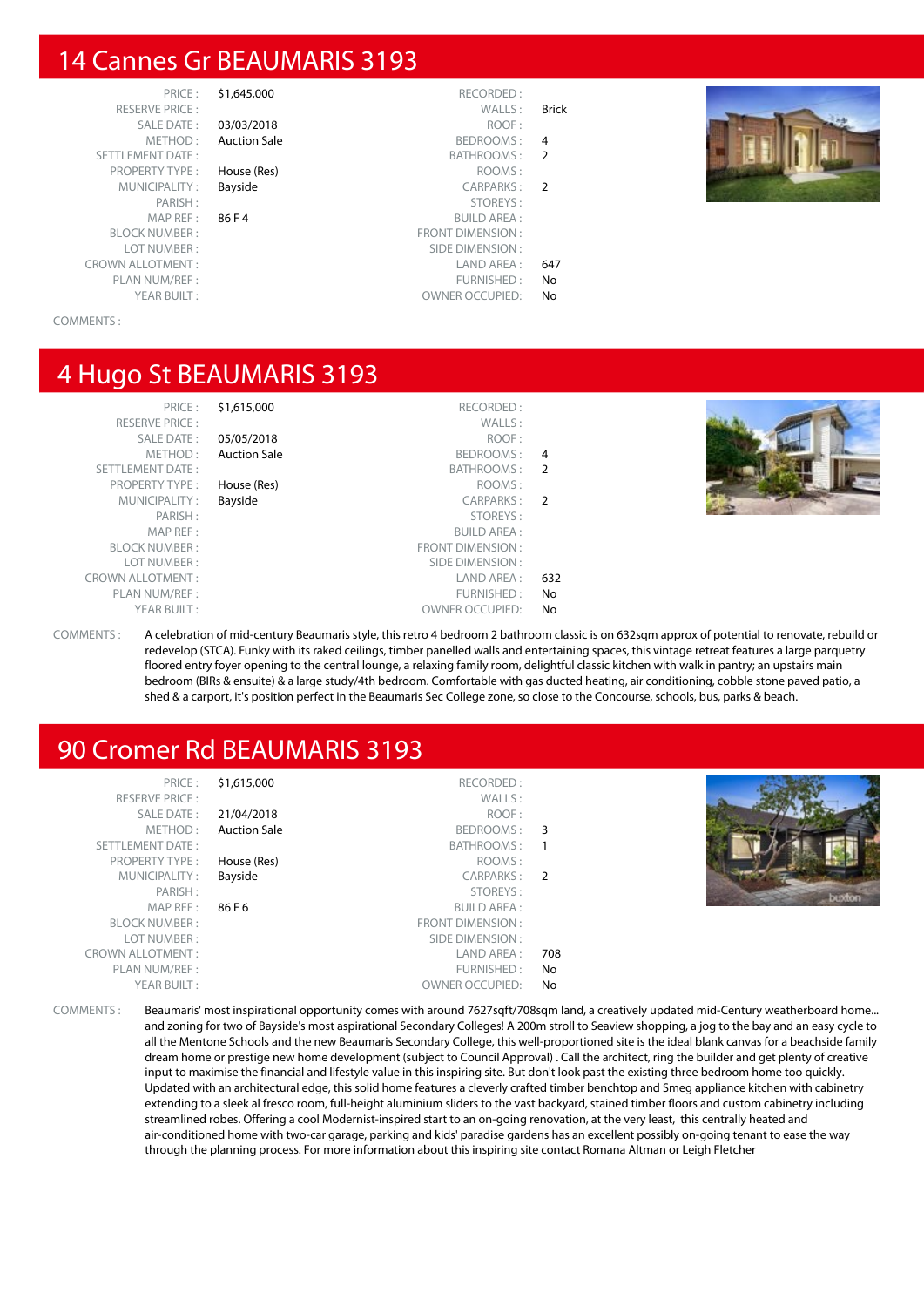#### 83 Oak St BEAUMARIS 3193

| PRICE:                  | \$1,570,000         | RECORDED:              |       |  |
|-------------------------|---------------------|------------------------|-------|--|
| <b>RESERVE PRICE:</b>   |                     | WALLS:                 | Brick |  |
| SALE DATE:              | 24/03/2018          | ROOF:                  |       |  |
| METHOD:                 | <b>Auction Sale</b> | BEDROOMS: 5            |       |  |
| SETTLEMENT DATE:        |                     | BATHROOMS: 2           |       |  |
| PROPERTY TYPE:          | House (Res)         | ROOMS:                 |       |  |
| MUNICIPALITY:           | Bayside             | CARPARKS: 0            |       |  |
| PARISH:                 |                     | STOREYS:               |       |  |
| MAP REF:                |                     | <b>BUILD AREA:</b>     |       |  |
| <b>BLOCK NUMBER:</b>    |                     | FRONT DIMENSION: 0     |       |  |
| LOT NUMBER:             |                     | SIDE DIMENSION :       |       |  |
| <b>CROWN ALLOTMENT:</b> |                     | LAND AREA :            | 642   |  |
| PLAN NUM/REF :          |                     | FURNISHED:             | No    |  |
| YEAR BUILT:             |                     | <b>OWNER OCCUPIED:</b> | No    |  |

COMMENTS : With the soul of a Beauy beach house and the foundations for a contemporary lifestyle, this entirely original mid-century home is located on one of the suburb's most popular boulevards. Just metres from Banksia Reserve's new clubhouse and bistro, Number 83 also boasts a position just a stroll from a choice of primary schools, transport and the Concourse; whilst zoning for the state-of-the-art Beaumaris Secondary College is the icing on an already tempting cake. Pared back and ready for the touch of a sympathetic hand, the versatile floorplan offers up-to five bedrooms plus two generous living zones and a large light-filled kitchen; whilst outside, the deep garden is oriented to capture streams of evening sunshine. Two bathrooms, considerable storage plus gas heater and split systems are also offered, along with a garden shed, double garage and carport. Whether the picture windows, original open-stringer staircase and practical layout inspire you to rejuvenate this true Beaumaris classic or alternatively you are tempted by the 642sqm (approx.) allotment of sought-after land to create a current-day showpiece (STCA), this is an unmissable opportunity to begin a new adventure.

#### 133 Oak St BEAUMARIS 3193

| PRICE:                  | \$1,560,000         | RECORDED:              |     |  |
|-------------------------|---------------------|------------------------|-----|--|
| <b>RESERVE PRICE:</b>   |                     | WALLS:                 |     |  |
| SALE DATE:              | 02/03/2018          | ROOF:                  |     |  |
| METHOD:                 | <b>Private Sale</b> | BEDROOMS: 3            |     |  |
| SETTLEMENT DATE:        |                     | BATHROOMS:             |     |  |
| <b>PROPERTY TYPE:</b>   | House               | ROOMS: 4               |     |  |
| MUNICIPALITY:           | Bayside             | CARPARKS: 2            |     |  |
| PARISH:                 |                     | STOREYS:               |     |  |
| MAP REF :               | 86 E 5              | <b>BUILD AREA:</b>     |     |  |
| <b>BLOCK NUMBER:</b>    |                     | FRONT DIMENSION:       |     |  |
| LOT NUMBER:             |                     | SIDE DIMENSION :       |     |  |
| <b>CROWN ALLOTMENT:</b> |                     | LAND AREA :            | 685 |  |
| PLAN NUM/REF :          |                     | FURNISHED:             | No  |  |
| YEAR BUILT:             |                     | <b>OWNER OCCUPIED:</b> | No  |  |
|                         |                     |                        |     |  |

COMMENTS : In this central walk to everything beachside Beaumaris position on 685m2 approx of land. This is the perfect spot to build your family dream home or subdivide to create 2 luxury townhouses (STCA). Positon perfect on the high West side of the street it's zoned for both Beaumaris Secondary College and Mentone Girls' Secondary College, close to all the local primary schools, and just moments to, Seaview shops, the concourse, the all new and improved Beaumaris sporting club, train, bus and the beach.This cherished 3 bedroom weatherboard home is being offered for the first time since built in the 1950's and offers a wide variety of options, comfortable to live in now, renovate, rent out or start from scratch, the option is yours the opportunity is now. • First time offered since 1953• 685m2 approx.• Renovate, rebuild or redevelop (STCA)• Coveted Beaumaris location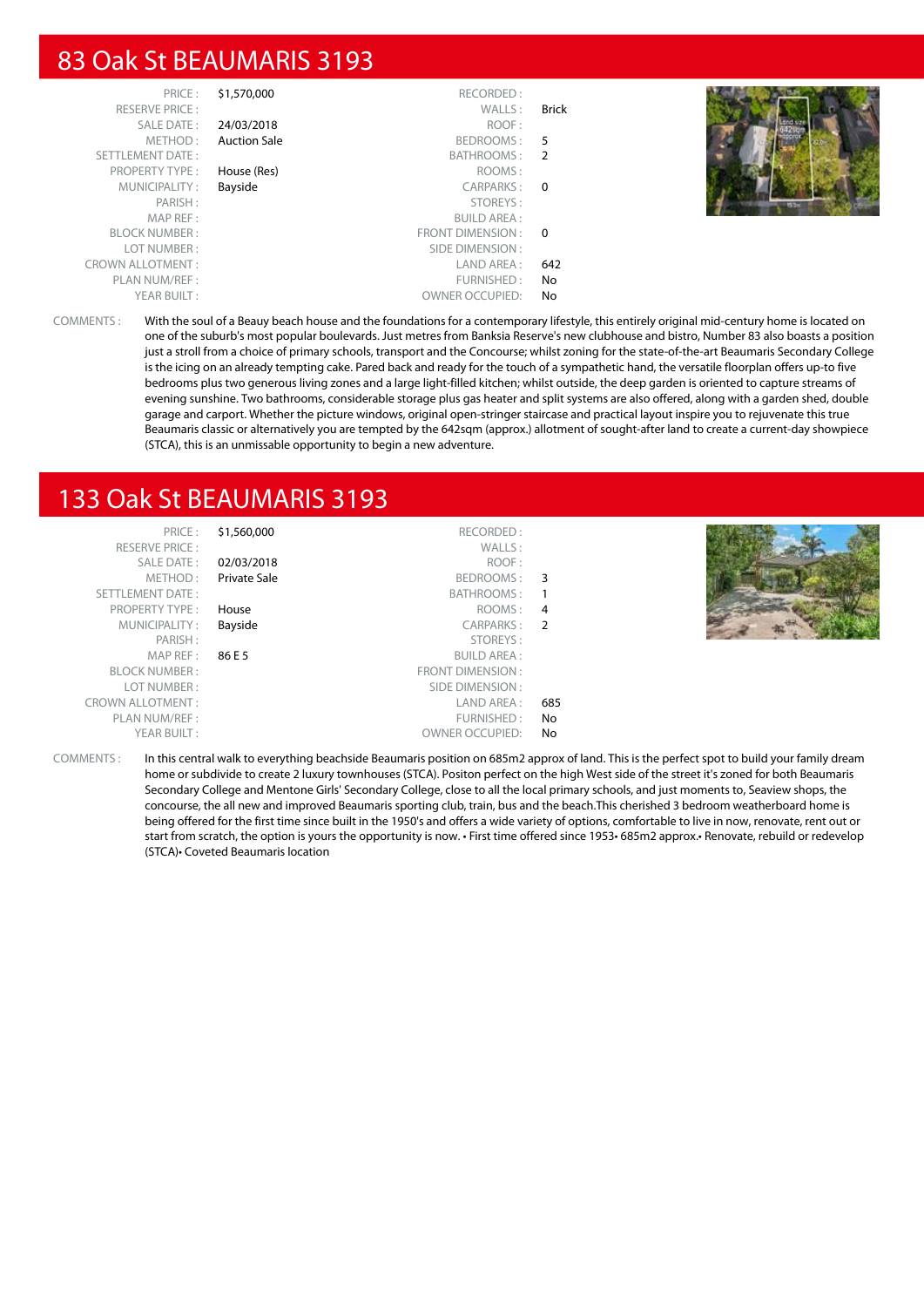# 145 Dalgetty Rd BEAUMARIS 3193

| PRICE:                  | \$1,550,000         | RECORDED:              |                |  |
|-------------------------|---------------------|------------------------|----------------|--|
| <b>RESERVE PRICE:</b>   |                     | WALLS:                 |                |  |
| SALE DATE:              | 03/03/2018          | ROOF:                  |                |  |
| METHOD:                 | <b>Auction Sale</b> | BEDROOMS:              | 4              |  |
| SETTLEMENT DATE:        |                     | BATHROOMS:             | -2             |  |
| <b>PROPERTY TYPE:</b>   | House (Res)         | ROOMS:                 |                |  |
| MUNICIPALITY:           | Bayside             | CARPARKS:              | $\overline{2}$ |  |
| PARISH:                 |                     | STOREYS:               |                |  |
| MAP REF:                |                     | <b>BUILD AREA:</b>     |                |  |
| <b>BLOCK NUMBER:</b>    |                     | FRONT DIMENSION:       |                |  |
| LOT NUMBER:             |                     | SIDE DIMENSION:        |                |  |
| <b>CROWN ALLOTMENT:</b> |                     | LAND AREA:             |                |  |
| PLAN NUM/REF:           |                     | FURNISHED:             | No             |  |
| YEAR BUILT:             |                     | <b>OWNER OCCUPIED:</b> | No             |  |



COMMENTS : Be in awe of the retro 70s styling in this split level 4 bedroom 2 bathroom family home. In the privacy of its own established gardens, there's so much opportunity to take advantage of its timber panelling, exposed brickwork, hidden lighting, potential raked ceilings and spacious floorplan to create a home of designer distinction blending its origins with 21st century glamour. The 2 spacious living areas are separated by a couple of stairs, while the timber kitchen (Asko dishwasher) has a servery to be a part of the action. There's a huge north facing deck in leafy privacy and behind the home is the classic in-ground pool. The bedrooms are big, with the main bedroom featuring a WIR & neutral toned ensuite, plus a versatile retreat/4th bedroom (BIRs) & A/C. While the floorplan is fabulous, there's also opportunity to develop (STCA) on this spectacular 696sqm allotment. In traditional Dalgetty Road fashion, this hidden gem is metres to Stella Maris Catholic School, a short stroll to Beaumaris Primary School, the new Beaumaris Secondary College and the fabulous Concourse shops, and for sports lovers, there are plenty of sports clubs, ovals, tennis courts and the beach to enjoy all year round.

# 1/14 Reserve Rd BEAUMARIS 3193

PRICE : \$1,550,000 RECORDED : RESERVE PRICE : WALLS : SALE DATE : **10/05/2018** ROOF : METHOD : Private Sale BEDROOMS : 3 SETTLEMENT DATE : SETTLEMENT DATE : SATHROOMS : 3 PROPERTY TYPE : **Townhouse (Res)** ROOMS : 6 MUNICIPALITY : **Bayside CARPARKS** : **2** PARISH : STOREYS : MAP REF : BUILD AREA : FRONT DIMENSION : LOT NUMBER : SIDE DIMENSION :<br>
VALLOTMENT : SIDE DIMENSION : SIDE DIMENSION : CROWN ALLOTMENT: PLAN NUM/REF : THE STATE OF THE STATE OF THE STATE OF THE STATE OF THE STATE OF THE STATE OF THE STATE OF THE STATE OF THE STATE OF THE STATE OF THE STATE OF THE STATE OF THE STATE OF THE STATE OF THE STATE OF THE STATE OF YEAR BUILT : OWNER OCCUPIED: No



COMMENTS : Jog to Ricketts Point Teahouse and the sand, wander the shops and cafes of the Concourse, choose the Mentone schools or the brand new Beaumaris Secondary College...find multiple lifestyle options in this multi-suite design! Standing tall on the streetfront beyond private gardens, this innovative three bedroom, three bathroom home offers ultra-adaptable easy-living with a private ensuite and outdoor access for each over-sized bedroom ...and the option to use any one of them as a generous second living zone. Styled with a spectacular picture-window for lofty light-filled living-dining, this innovative design offers an equally appealing choice of master-suite on each level and al fresco areas upstairs and down - including a north-facing courtyard and a very private first-floor terrace. Ready to entertain with a state-of-the-art Ilve appliance kitchen, all the luxuries are here including stone benchtops, zoned ducted heating and air-conditioning, video-intercom and a ducted vacuum. There's even the luxury of great security and unlimited access - with a lift over the two levels and an internal-access double auto-garage under the roofline. For more information about this prestige front home contact Romana Altman or Rebecca Beacall.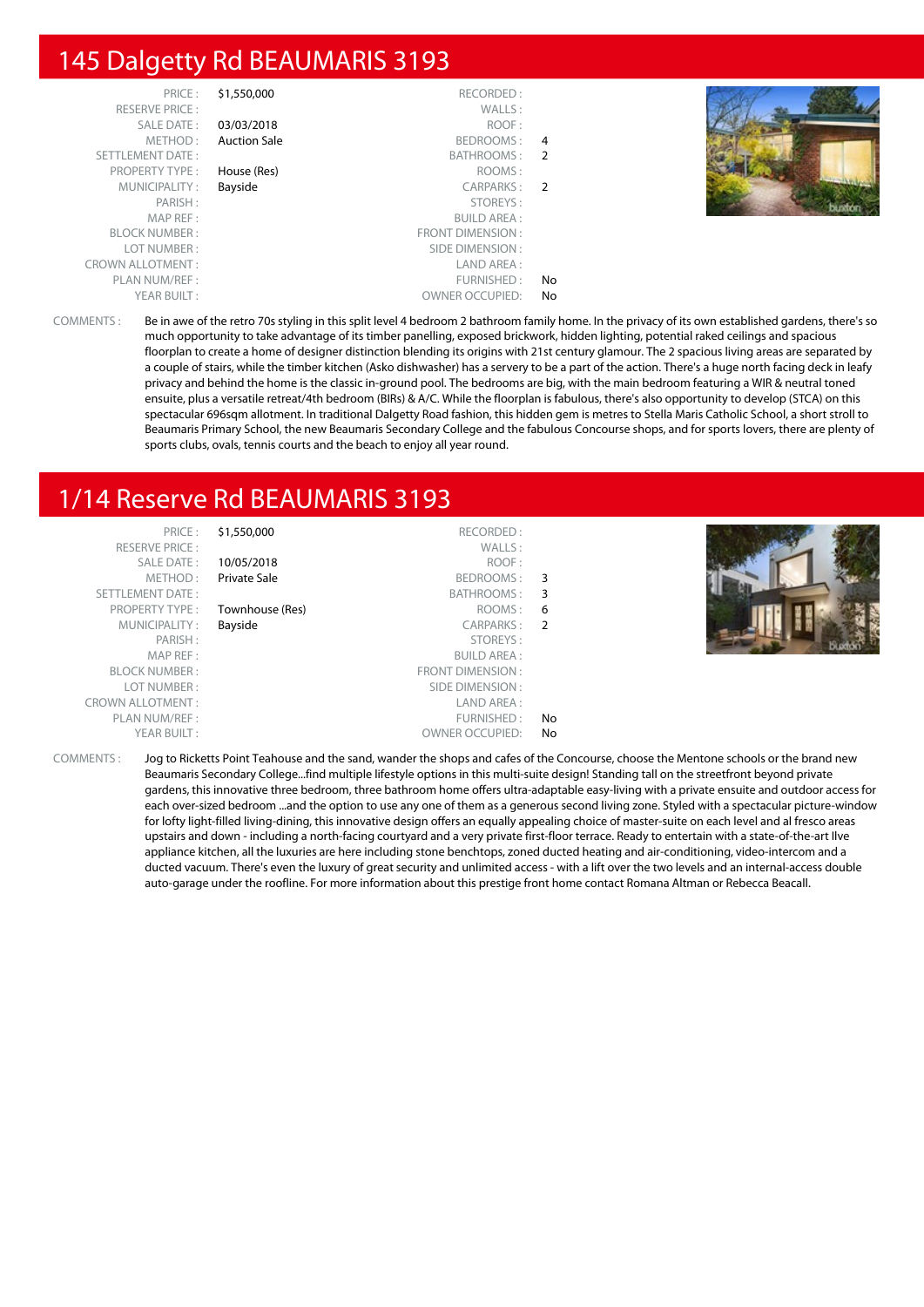## 91 Cromer Rd BEAUMARIS 3193

| PRICE:                  | \$1,550,000         | RECORDED:              |     |  |
|-------------------------|---------------------|------------------------|-----|--|
| <b>RESERVE PRICE:</b>   |                     | WALLS:                 |     |  |
| SALE DATE:              | 26/05/2018          | ROOF:                  |     |  |
| METHOD:                 | <b>Auction Sale</b> | BEDROOMS:              | - 3 |  |
| SETTLEMENT DATE:        |                     | <b>BATHROOMS:</b>      |     |  |
| <b>PROPERTY TYPE:</b>   | House (Res)         | ROOMS:                 |     |  |
| MUNICIPALITY:           | Bayside             | CARPARKS:              | 2   |  |
| PARISH:                 |                     | STOREYS:               |     |  |
| MAP REF:                | 86 F 6              | <b>BUILD AREA:</b>     |     |  |
| <b>BLOCK NUMBER:</b>    |                     | FRONT DIMENSION:       |     |  |
| LOT NUMBER:             |                     | SIDE DIMENSION:        |     |  |
| <b>CROWN ALLOTMENT:</b> |                     | LAND AREA:             |     |  |
| PLAN NUM/REF :          |                     | FURNISHED:             | No  |  |
| YEAR BUILT:             |                     | <b>OWNER OCCUPIED:</b> | No. |  |



COMMENTS : Put yourself 200m from Seaview shops, a few blocks to the bay and between the Colleges in the ultimate equal opportunity property! Within equally easy reach of always in-demand Mentone Girls College and the newly-desirable Beaumaris Secondary College, this "Beauie Classic" on approx 699sqm offers equal appeal to families, new home builders and developers alike. Build the future on this brilliant beachside site and benefit from a preferred afternoon sun rear aspect with a deep north boundary along the side and a leafy street in front. Equally perfect for a single family dream home or two luxury residences (subject to Council Approval), this well-located property is set to step up and meet a wide market in this multi-appealing educational, retail and bay lifestyle location. But before you build to meet market demand, consider how this three bedroom brick home could meet the demands of family life. Scaled up with flexible dual living including large lounge-dining plus huge rear rumpus-room, this well-presented home offers modern kitchen and bathroom areas and robe-fitted double bedrooms for today and exciting potential for a mid-Century makeover tomorrow. At the very least, with ducted heating, Inverter air-conditioning, a secure tandem garage and the possibility of retaining an excellent on-going tenant, this comfortable beachside home will be equally happy to pay its way while you plan! For more information about this Schools' Zone beachside property contact Wesley Belt at Buxton Mentone on 0418 310 753

# 12 Parkside St BEAUMARIS 3193

|     | RECORDED:              | \$1,530,000         | PRICE:                  |
|-----|------------------------|---------------------|-------------------------|
|     | WALLS:                 |                     | <b>RESERVE PRICE:</b>   |
|     | ROOF:                  | 24/03/2018          | SALE DATE:              |
| 4   | BEDROOMS:              | <b>Auction Sale</b> | METHOD:                 |
|     | BATHROOMS: 2           |                     | SETTLEMENT DATE:        |
|     | ROOMS:                 | House (Res)         | <b>PROPERTY TYPE:</b>   |
|     | CARPARKS:              | Bayside             | MUNICIPALITY:           |
|     | STOREYS:               |                     | PARISH:                 |
|     | <b>BUILD AREA:</b>     | 86 G 3              | MAP REF :               |
|     | FRONT DIMENSION:       |                     | <b>BLOCK NUMBER:</b>    |
|     | SIDE DIMENSION :       |                     | LOT NUMBER:             |
| 612 | LAND AREA :            |                     | <b>CROWN ALLOTMENT:</b> |
| No. | FURNISHED:             |                     | PLAN NUM/REF :          |
| No  | <b>OWNER OCCUPIED:</b> |                     | YEAR BUILT:             |

COMMENTS : On approx 612sqm, this inviting 4 bedroom 2 bathroom move-in-ready brick charmer home located in a quiet neighbourly street, features a spacious master bedroom (BIRs & ensuite), 4th bed/office, stylish modern kitchen (Neff appliances & Asko dishwasher) with open-plan living/dining, generous deck, & large private back yard complete with raised vegetable garden and fruit trees. Also boasts a Rinnai gas heater, air cond, ceiling fans, paved drive & LU garage. Easy walk to Seaview Village, PT, golf courses, parks & beaches, it is within close proximity to Westfield Southland & several Pre, Primary & Secondary schools zones (incl new Beaumaris Secondary). This homely family abode has fabulous scope for future development, & comes with all the perks of a modern family lifestyle.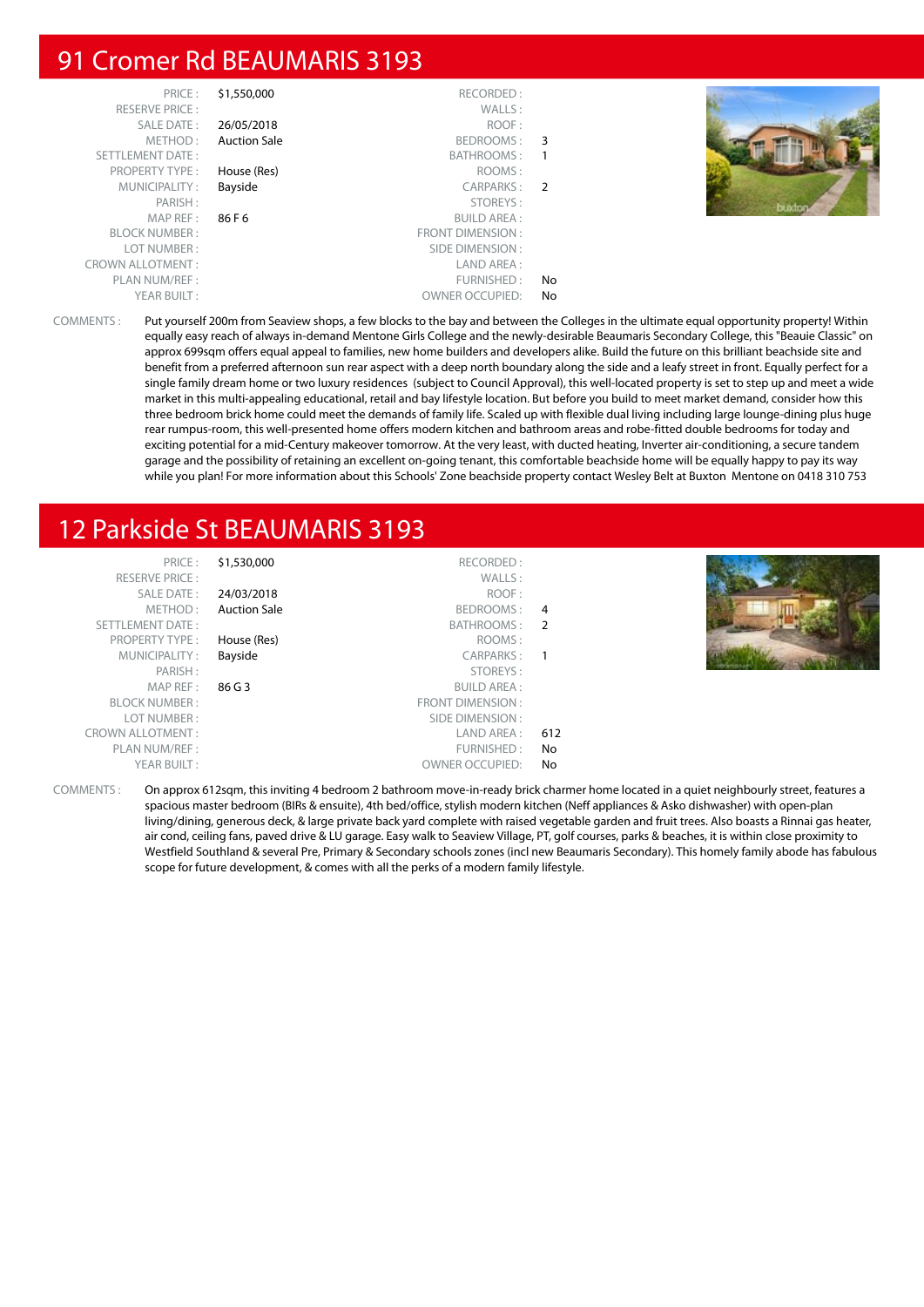# 11a Grandview Av BEAUMARIS 3193

| PRICE:                  | \$1,485,000   | RECORDED:               |               |
|-------------------------|---------------|-------------------------|---------------|
| <b>RESERVE PRICE:</b>   |               | WALLS:                  |               |
| <b>SALE DATE:</b>       | 15/03/2018    | ROOF:                   |               |
| METHOD:                 | Private Sale  | BEDROOMS:               | 3             |
| SETTLEMENT DATE:        | 20/04/2018    | <b>BATHROOMS:</b>       | 3             |
| <b>PROPERTY TYPE:</b>   | House (Res)   | ROOMS:                  |               |
| MUNICIPALITY:           | Bayside       | CARPARKS:               | $\mathcal{P}$ |
| PARISH:                 | Moorabbin     | STOREYS:                |               |
| MAP REF:                | 86 C 5        | <b>BUILD AREA:</b>      |               |
| <b>BLOCK NUMBER:</b>    |               | <b>FRONT DIMENSION:</b> |               |
| LOT NUMBER:             | $\mathcal{P}$ | SIDE DIMENSION:         |               |
| <b>CROWN ALLOTMENT:</b> |               | LAND AREA:              | 350           |
| PLAN NUM/REF:           | PS544275      | FURNISHED:              | No            |
| YEAR BUILT:             |               | <b>OWNER OCCUPIED:</b>  | Yes           |



COMMENTS : Imposingly sited, impressively styled and situated in the absolute heart of Bayside's most in-demand school location, this one puts you in the Zone! Just around the corner from the under-construction Beaumaris Secondary College, this three bedroom plus home-office, three bathroom home puts the focus on relaxed family living with two free-flowing living areas wrapped by north-westerly decking, an expansive master-domain opening to a northerly balcony-terrace and a well-positioned home-office easily transformed as a fourth bedroom. Shining with north sun and sparkling finishes, this luxury home has a quality European appliance kitchen centre-stage, designer bathrooms on each level (including a deluxe ensuite) and glossy high-end finishes including thick granite benchtops (even for the butler's pantry and laundry). Luxuriously detailed with hand-crafted herringbone parquetry floors, there's clever design detail including streamlined robes (and a fully-fitted walk-in robe), a soaring skylit stairwell and lofty 2.7m ceilings upstairs and down. Featuring climate control over two zones, video-intercom on each level, double-glazing for most windows and an alarm and ducted vacuum throughout, this luxury home stands tall in auto-gated grounds with parking and a double auto-garage. Let the kids walk to school, grab a latte at the corner shops, find the bay and the Concourse within a walk and Sandbelt Golf Courses and Southland within a minute...this is where impressive beachside living meets educational opportunity!

# 93 Charman Rd BEAUMARIS 3193

COMMENTS :

PRICE : \$1,386,000 RECORDED : RESERVE PRICE : WALLS : Brick Veneer SALE DATE : 24/03/2018 ROOF : METHOD : **Auction Sale** BEDROOMS : 4<br>
ENT DATE : 4<br>
BATHROOMS : 2 SETTLEMENT DATE : BATHROOMS : 2 PROPERTY TYPE : **House (Res)** ROOMS : ROOMS : ROOMS : ROOMS : ROOMS : ROOMS : ROOMS : ROOMS : ROOMS : ROOMS : ROOMS : ROOMS : ROOMS : ROOMS : ROOMS : ROOMS : ROOMS : ROOMS : ROOMS : ROOMS : ROOMS : ROOMS : ROOMS : ROOMS : MUNICIPALITY : **Bayside CARPARKS** : **2** PARISH : STOREYS : STOREYS : STOREYS : STOREYS : STOREYS : STOREYS : STOREYS : SUILD AREA : STOREYS : SUILD AREA : STOREYS : STOREYS : STOREYS : STOREYS : STOREYS : STOREYS : STOREYS : STOREYS : STOREYS : STOREYS : STOREYS 86 H 5 BUILD AREA : BLOCK NUMBER : FRONT DIMENSION :<br>
LOT NUMBER : SIDE DIMENSION : SIDE DIMENSION : CROWN ALLOTMENT : LAND AREA : 670 PLAN NUM/REF : The state of the state of the state of the state of the state of the state of the state of the state of the state of the state of the state of the state of the state of the state of the state of the state of YEAR BUILT : OWNER OCCUPIED: No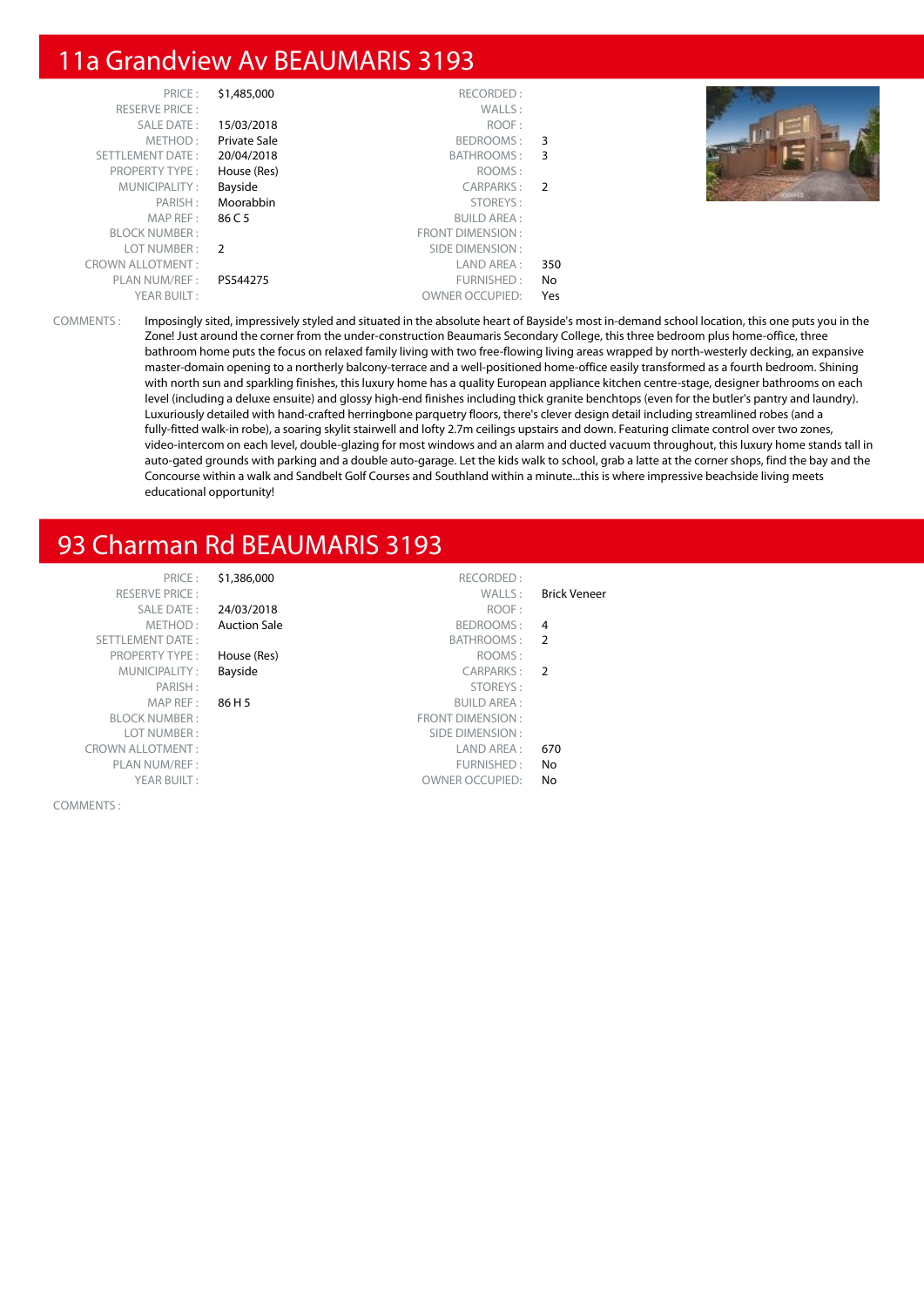# 371 Balcombe Rd BEAUMARIS 3193

| PRICE:                  | \$1,370,000         | RECORDED:               |     |  |
|-------------------------|---------------------|-------------------------|-----|--|
| <b>RESERVE PRICE:</b>   |                     | WALLS:                  |     |  |
| SALE DATE:              | 03/03/2018          | ROOF:                   |     |  |
| METHOD:                 | <b>Auction Sale</b> | BEDROOMS:               | 3   |  |
| <b>SETTLEMENT DATE:</b> |                     | BATHROOMS:              | -1  |  |
| <b>PROPERTY TYPE:</b>   | House (Res)         | ROOMS:                  | 8   |  |
| MUNICIPALITY:           | Bayside             | CARPARKS:               |     |  |
| PARISH:                 |                     | STOREYS:                |     |  |
| MAP REF:                | 86 F 5              | <b>BUILD AREA:</b>      |     |  |
| <b>BLOCK NUMBER:</b>    |                     | <b>FRONT DIMENSION:</b> |     |  |
| LOT NUMBER:             |                     | SIDE DIMENSION :        |     |  |
| <b>CROWN ALLOTMENT:</b> |                     | LAND AREA:              | 608 |  |
| PLAN NUM/REF:           |                     | FURNISHED:              | No  |  |
| YEAR BUILT:             |                     | <b>OWNER OCCUPIED:</b>  | No  |  |



COMMENTS : Nestled amongst lush leafy gardens and lapping up streams of northern sunshine across its pretty front faade, this character-filled family home boasts a prized corner position, moments from all Beaumaris has to offer. Just footsteps to a good coffee at Seaview shopping strip, the home is within easy reach of the beach and close to a choice of fine primary schools, whilst coveted zoning for Beaumaris' state-of-the-art new secondary college simply adds to the appeal.Filled with natural light, the home features a choice of beautiful formal and relaxed living areas which wraparound a central well-equipped Caesarstone kitchen - the already spacious family zone extends further to a vast alfresco deck which is perfect for long lazy entertaining under the shade of a fruit laden fig tree.Thanks to the pitch of the roofline, a large lined attic features fitted storage and attic ladder access giving options of a rumpus room or extra storage, while the three bedrooms are all of good proportions - the sundrenched large master with pretty bay window. An updated bathroom plus second WC and large laundry are also offered along with ducted heating, split system cooling and garage. Positioned on 608sqm (approx.) of sought-after land, this could also be the perfect new home site or possible development (STCA).

# 46a Reserve Rd BEAUMARIS 3193

PRICE : \$1,351,000 RECORDED : RESERVE PRICE : WALLS : SALE DATE : **17/03/2018** ROOF : METHOD: Auction Sale BEDROOMS: 3 SETTLEMENT DATE : BATHROOMS : 2 Townhouse (Res) ROOMS : MUNICIPALITY : **Bayside CARPARKS : 2** PARISH : STOREYS : **BUILD AREA:** BLOCK NUMBER : FRONT DIMENSION : SIDE DIMENSION : CROWN ALLOTMENT : LAND AREA : PLAN NUM/RFF : The set of the set of the set of the set of the set of the set of the set of the set of the set of the set of the set of the set of the set of the set of the set of the set of the set of the set of the set o YEAR BUILT : OWNER OCCUPIED: No



COMMENTS : Single-level style between the Concourse and bay doesn't get brighter than this! Secluded to the rear and oriented to the north with a wraparound courtyard, this single-level rear three bedroom, two bathroom home lights up with sunlight throughout the day, tall glass-siders at every turn and every brilliant extra...including a highly-sought Beaumaris Secondary College address! Cleverly designed to provide virtual dual-suite accommodation (with a private ensuite or bathroom for the two main bedrooms) in a quiet rear wing, this airy home offers a third bedroom fitted to double as home-office ...and vast open-plan living enhanced by tall doors and high ceilings. Sparkling with prestige features including a Bosch and Blanco appliance kitchen, luxury bathrooms and stone benchtops, the home is bright with clever extras including individual reverse-cycle air-conditioners for every room plus a gas-fireplace for living, an alarm and a huge double auto-garage. Set in a carefree coastal landscape beyond a sandy exposed-aggregate driveway, there's no better place to live a low-maintenance beachside life. Just 250m from the Concourse, three blocks to the bay and well in-Zone for the new College, this is superior single-level with absolute serenity and all-day sun. For more information on this property contact Romana Altman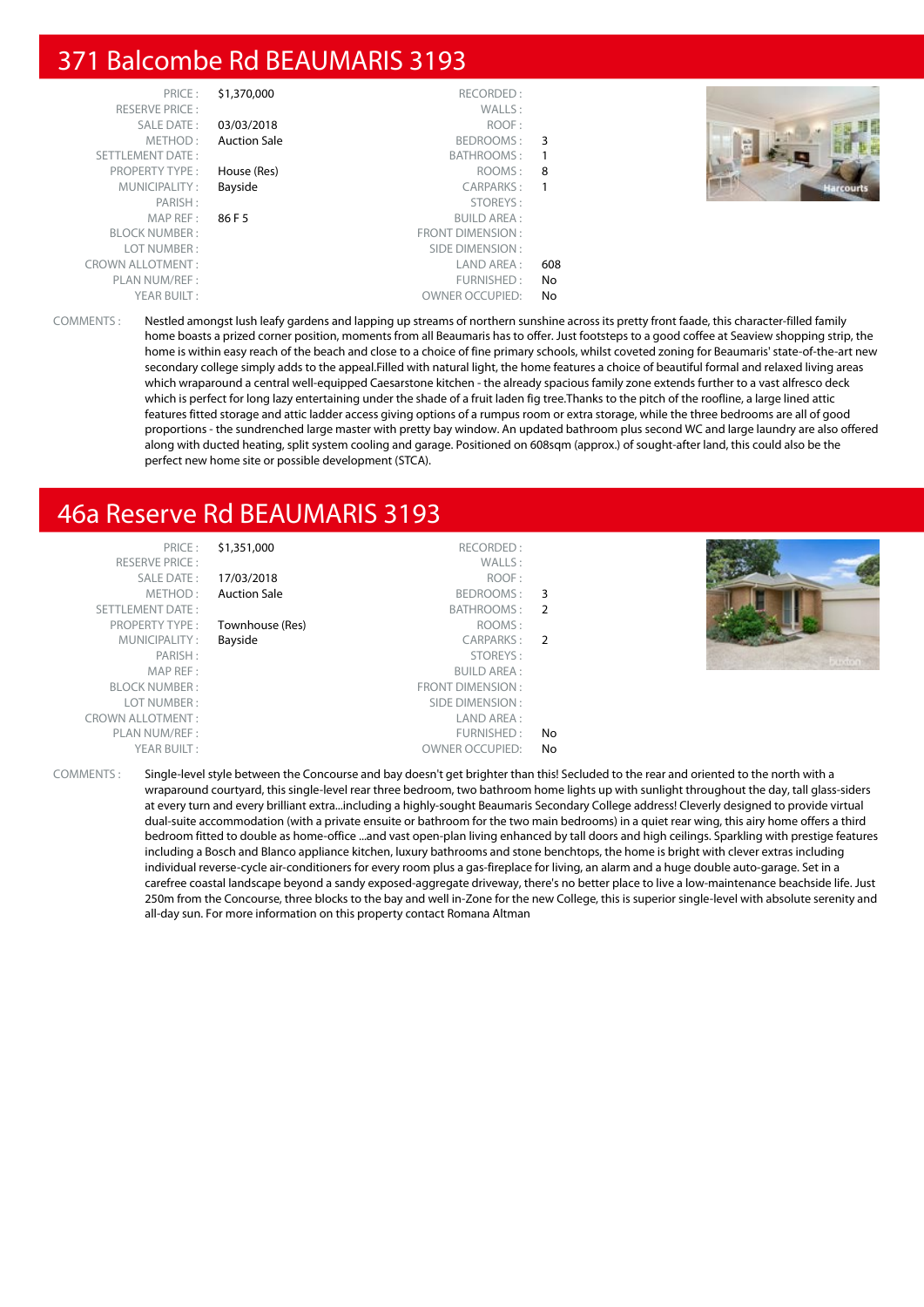#### 6 Kirkwood St BEAUMARIS 3193

| PRICE:                  | \$1,350,000         | RECORDED:              |                |  |
|-------------------------|---------------------|------------------------|----------------|--|
| <b>RESERVE PRICE:</b>   |                     | WALLS:                 |                |  |
| SALE DATE:              | 05/05/2018          | ROOF:                  |                |  |
| METHOD:                 | <b>Auction Sale</b> | BEDROOMS:              | $\overline{4}$ |  |
| <b>SETTLEMENT DATE:</b> |                     | BATHROOMS:             | -2             |  |
| <b>PROPERTY TYPE:</b>   | House (Res)         | ROOMS:                 |                |  |
| MUNICIPALITY:           | Bayside             | CARPARKS:              | $\overline{2}$ |  |
| PARISH:                 |                     | STOREYS:               |                |  |
| MAP REF:                |                     | <b>BUILD AREA:</b>     |                |  |
| <b>BLOCK NUMBER:</b>    |                     | FRONT DIMENSION:       |                |  |
| LOT NUMBER:             |                     | SIDE DIMENSION :       |                |  |
| <b>CROWN ALLOTMENT:</b> |                     | LAND AREA :            | 565            |  |
| PLAN NUM/REF :          |                     | FURNISHED:             | No             |  |
| YEAR BUILT:             |                     | <b>OWNER OCCUPIED:</b> | No             |  |



COMMENTS : Displaying the clean lines, large windows and inherent style of its heritage, this Beaumaris mid-century classic boasts a sought-after position in the heart of the new Beaumaris Secondary College zone. Positioned on a 615sqm (approx.) of premium land, with a frontage lavished in northern sunshine, this is an affordable opportunity to buy into this fine area.Offering immense appeal, the main living area is a combined lounge and dining room with cosy gas fireplace and loads of natural light, it gives way to the central timber kitchen which has been upgraded to offer premium stainless appliances - an adjacent meals area is perfect for families.Set to the rear, the three principal bedrooms each offer generous fitted wardrobes, the master featuring a pretty bay window seat overlooking the garden, it also hides a secret ensuite behind one of its wardrobe doors - the remaining bedrooms plus a study/fourth bedroom share a large family bathroom with handy laundry facilities. Kept comfortable year-round with ducted heating and split system cooling, the home also offers a sundrenched side deck ideal for morning coffee, a shed, carport plus secure gated gardens.Just a walk to Beaumaris North PS and a choice of recreation pursuits, the home is within easy reach of both Seaview and Cheltenham shops and of course the beach.

# 25b Bolton St BEAUMARIS 3193

| PRICE:                  | \$1,300,000         | RECORDED:          |     |               |
|-------------------------|---------------------|--------------------|-----|---------------|
| <b>RESERVE PRICE:</b>   |                     | WALLS:             |     | <b>Hitler</b> |
| <b>SALE DATE:</b>       | 03/03/2018          | ROOF:              |     |               |
| METHOD:                 | <b>Auction Sale</b> | BEDROOMS: 5        |     | 435sqm        |
| SETTLEMENT DATE:        | 09/04/2018          | BATHROOMS: 4       |     |               |
| <b>PROPERTY TYPE:</b>   | Land (Res)          | ROOMS:             |     |               |
| MUNICIPALITY:           | Bayside             | CARPARKS: 0        |     |               |
| PARISH:                 | Moorabbin           | STOREYS:           |     |               |
| MAP REF :               |                     | <b>BUILD AREA:</b> |     |               |
| <b>BLOCK NUMBER:</b>    |                     | FRONT DIMENSION:   |     |               |
| LOT NUMBER :            | 12                  | SIDE DIMENSION :   |     |               |
| <b>CROWN ALLOTMENT:</b> |                     | LAND AREA :        | 435 |               |
| PLAN NUM/REF :          | PS726544            | FURNISHED:         | No. |               |
| YFAR BUILT:             |                     | OWNER OCCUPIED:    | Nο  |               |

COMMENTS : With plans, land and a panoramic perspective, this is more than just Bolton St's highest site, it's the pinnacle of Beaumaris' real estate too. On the highpoint of the beachside's most highly-sought address, this approx 435sqm site goes above and beyond with plans for a breath-taking bay-view family home ...and a vast bay-panorama view. Take these expertly crafted plans to Council and bring to life the cutting-edge design of innovative architectural practice, SLAB Architecture. A once-in-a lifetime opportunity to create a ground-breaking home in this pinnacle position, this five bedroom plus study, four bathroom, four living-zone design offers three levels of spectacular family living above an easy-access basement with triple-car garage. Ready to rise with an eye-catching contemporary faade, the home is designed to look inward to a central void, outward to the bay panorama ...and backwards to an entertainers' pool garden. With the bay in sight over the treetops, new Beaumaris Secondary College at the bottom of the hill, and world-class Sandbelt Golf Courses all around, this is more than just a highpoint site at a prestigious address...this is the pinnacle of prestige new home potential in Bayside today.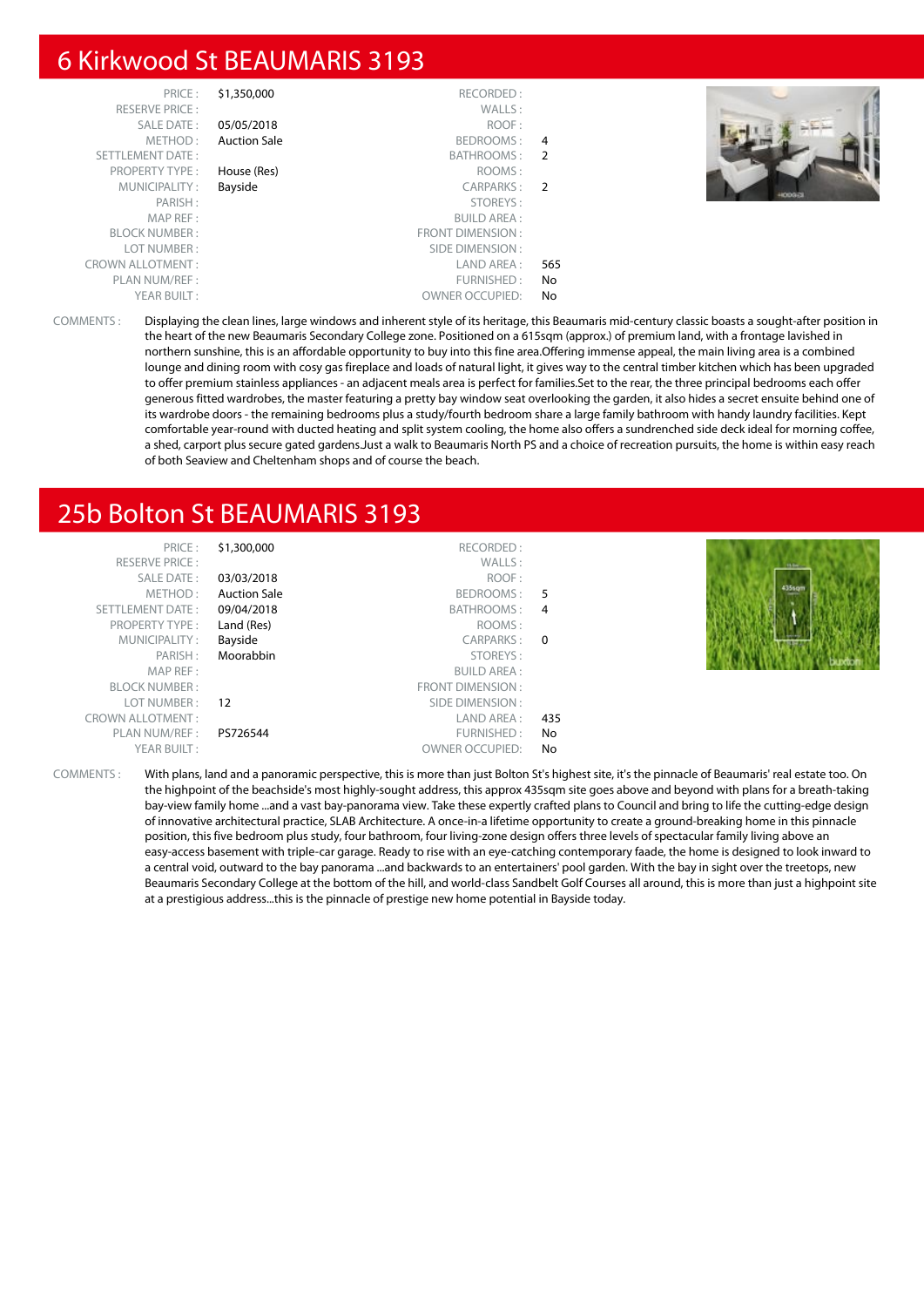## 1/132 Oak St BEAUMARIS 3193

|    | \$1,290,000<br>RECORDED:         | PRICE:                  |
|----|----------------------------------|-------------------------|
|    | WALLS:                           | <b>RESERVE PRICE:</b>   |
|    | 24/03/2018<br>ROOF:              | <b>SALE DATE:</b>       |
| 3  | <b>Auction Sale</b><br>BEDROOMS: | METHOD:                 |
| 2  | BATHROOMS:                       | <b>SETTLEMENT DATE:</b> |
|    | ROOMS:<br>Townhouse (Res)        | <b>PROPERTY TYPE:</b>   |
| -2 | Bayside<br>CARPARKS:             | MUNICIPALITY:           |
|    | STOREYS:                         | PARISH:                 |
|    | <b>BUILD AREA:</b>               | MAP REF:                |
|    | <b>FRONT DIMENSION:</b>          | <b>BLOCK NUMBER:</b>    |
|    | SIDE DIMENSION:                  | LOT NUMBER:             |
|    | LAND AREA:                       | <b>CROWN ALLOTMENT:</b> |
| No | FURNISHED:                       | PLAN NUM/REF:           |
| No | <b>OWNER OCCUPIED:</b>           | YEAR BUILT:             |



COMMENTS : Nestled in a peaceful beachside pocket, which is attracting incredible interest thanks to the sought-after school zoning and upgraded amenities, this architecturally designed executive town residence presents the perfect combination of space and low maintenance ease. Set behind a secure & stylish front garden, the front home of just two provides a contemporary base footsteps from schools, Seaview Shops and moments from the brand-new Beaumaris Secondary College. With large windows in every room, the home is filled with natural light, none more so than the relaxed north-facing meals area which opens out to a private entertaining deck complete with gas fireplace. A sleek, well-equipped Caesarstone kitchen looks over this space and provides the perfect place for gathering with friends, whilst the front lounge with cosy gas fireplace is ideal for quieter evenings. Upstairs, each of the three bedrooms provide a tranquil place to escape, they each offer generous amounts of fitted storage including the master which also boasts a gleaming fully-tiled ensuite, the remaining rooms share a large modern bathroom plus separate WC. Kept comfortable with ducted heating/refrigerated cooling, this immaculate 6-Star Energy Rated property also offers a large laundry with external access, powder room plus video intercom entry and double auto garage. For more information on this light-filled executive town residence, please contact Adam Saunders

# 132 Oak St BEAUMARIS 3193

| $PRICF \cdot$            |
|--------------------------|
| RFSFRVF PRICF:           |
| SAI F DATF:              |
| METHOD:                  |
| <b>SETTI EMENT DATE:</b> |
| <b>PROPERTY TYPE:</b>    |
| MUNICIPALITY:            |
| PARISH:                  |
| MAP RFF:                 |
| <b>BI OCK NUMBER :</b>   |
| LOT NUMBER :             |
| <b>CROWN ALLOTMENT:</b>  |
| PI AN NUM/RFF :          |
| YFAR BUILT:              |
|                          |

COMMENTS :

|                | RECORDED:               | \$1,290,000 | PRICE:                  |
|----------------|-------------------------|-------------|-------------------------|
|                | WALLS:                  |             | <b>RESERVE PRICE:</b>   |
|                | ROOF:                   | 24/03/2018  | SALE DATE:              |
| 3              | BEDROOMS:               | Sale        | METHOD:                 |
|                | BATHROOMS:              | 23/05/2018  | <b>SETTLEMENT DATE:</b> |
|                | ROOMS:                  | House (Res) | <b>PROPERTY TYPE:</b>   |
|                | <b>CARPARKS:</b>        | Bayside     | MUNICIPALITY:           |
|                | STOREYS:                | Moorabbin   | PARISH:                 |
|                | <b>BUILD AREA:</b>      | 86 E 5      | MAP REF:                |
|                | <b>FRONT DIMENSION:</b> |             | <b>BLOCK NUMBER:</b>    |
|                | SIDE DIMENSION:         | 1           | LOT NUMBER:             |
| 270            | LAND AREA:              |             | <b>CROWN ALLOTMENT:</b> |
|                | FURNISHED:              | PS648364    | PLAN NUM/REF:           |
| N <sub>o</sub> | <b>OWNER OCCUPIED:</b>  |             | YEAR BUILT:             |
|                |                         |             |                         |

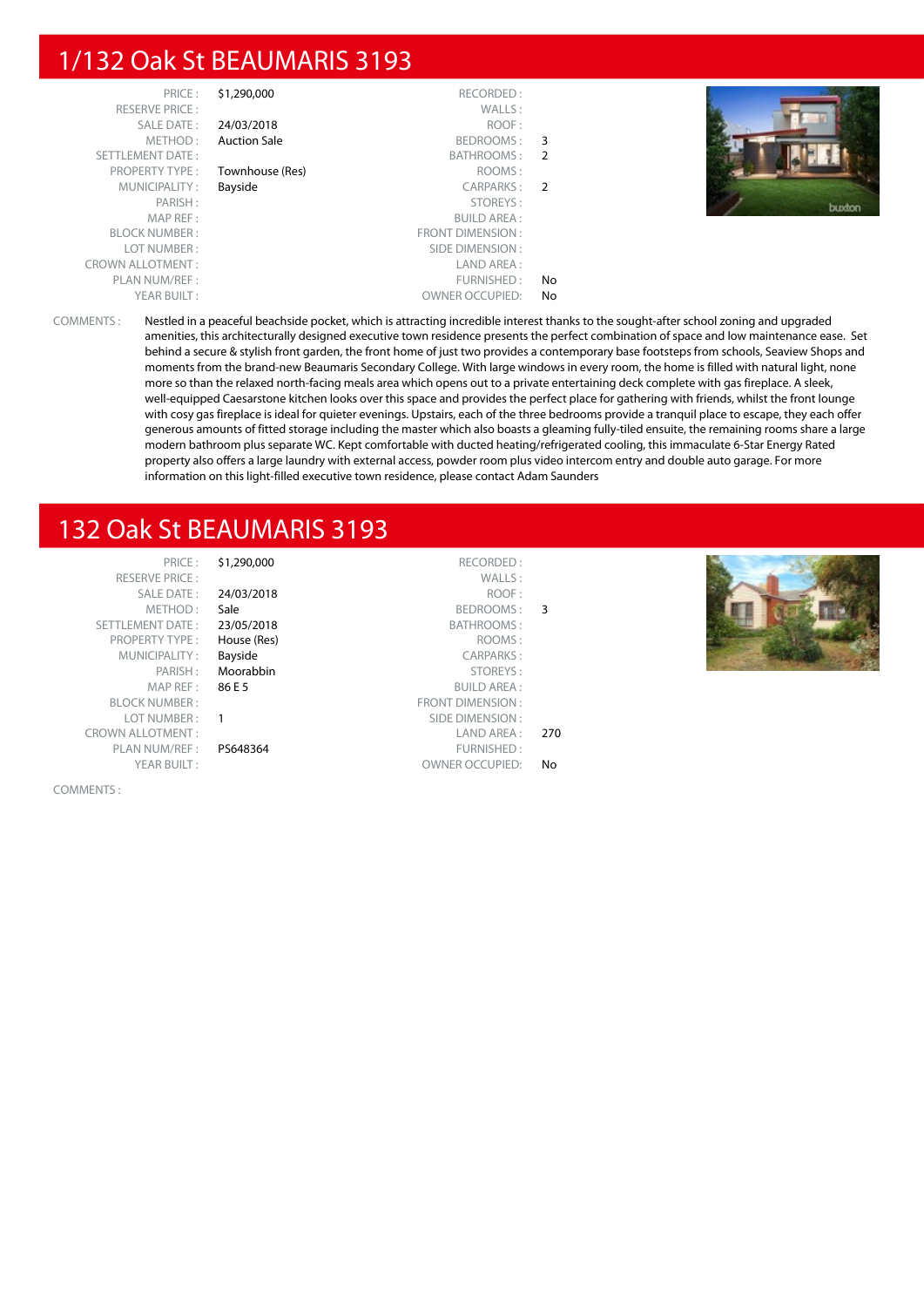# 1/131 Charman Rd BEAUMARIS 3193

| PRICE:                  | \$1,242,000         | RECORDED:              |                |  |
|-------------------------|---------------------|------------------------|----------------|--|
| <b>RESERVE PRICE:</b>   |                     | WALLS:                 |                |  |
| <b>SALE DATE:</b>       | 08/03/2018          | ROOF:                  |                |  |
| METHOD:                 | Sold Before Auction | BEDROOMS:              | 4              |  |
| <b>SETTLEMENT DATE:</b> |                     | BATHROOMS:             | -2             |  |
| <b>PROPERTY TYPE:</b>   | Townhouse (Res)     | ROOMS:                 |                |  |
| MUNICIPALITY:           | Bayside             | CARPARKS:              | $\overline{2}$ |  |
| PARISH:                 |                     | STOREYS:               |                |  |
| MAP REF:                | 86 H 5              | <b>BUILD AREA:</b>     |                |  |
| <b>BLOCK NUMBER:</b>    |                     | FRONT DIMENSION:       |                |  |
| LOT NUMBER:             |                     | SIDE DIMENSION :       |                |  |
| <b>CROWN ALLOTMENT:</b> |                     | LAND AREA :            | 285            |  |
| PLAN NUM/REF :          |                     | FURNISHED:             | No             |  |
| YEAR BUILT:             |                     | <b>OWNER OCCUPIED:</b> | No             |  |
|                         |                     |                        |                |  |



COMMENTS : Screened and shaded by a magnificent 150-year-old Elm, this beautiful light-filled home delivers the space we need and lifestyle we crave - all just moments to the beach, Seaview shops and the beating hearts of both Mentone and Cheltenham. Step inside this sundrenched 4-bedroom, 2.5-bathroom abode and instantly feel at home. Extremely private, it features a tranquil lounge (gas fireplace) with French doors opening to the private front garden, whilst bi-fold doors in the expansive rear family/dining zone can be thrown open extending the living outdoors to a well-lit decked courtyard. Back inside, stunning granite benchtops star in the gourmet kitchen, which also showcases premium Miele appliances - the ideal setting to whip up a storm. A versatile rumpus or fourth bedroom can also be found on the ground floor - adjacent a powder room it provides additional living space or, alternatively, could be the ideal sleeping accommodation for teens or guests if desired. Peacefully positioned upstairs, three more queen-sized bedrooms all boast built-in storage, including the tranquil master which features its own private terrace, ensuite and separate powder room. Sure to impress friends and family alike, the fabulous rooftop terrace is the perfect spot for evening drinks and offers glimpses of Port Phillip Bay. Freshly painted, the home also includes ducted heating, refrigerated cooling, large laundry, irrigation system, split systems, intercom and parking for up to two cars (one carport) behind auto gates. It is also in the coveted Beaumaris & Mentone Girls' Secondary zones. For more information about this light-filled family sanctuary contact Aidan Oke at Buxton Mentone on 0430 137 587

# 2/36 Towers St BEAUMARIS 3193

| PRICE:<br><b>RESERVE PRICE:</b><br>SALE DATE:<br>METHOD:<br>SETTLEMENT DATE:<br><b>PROPERTY TYPE:</b><br>MUNICIPALITY:<br>PARISH:<br>MAP REF:<br><b>BLOCK NUMBER:</b><br>LOT NUMBER:<br><b>CROWN ALLOTMENT:</b><br>PLAN NUM/REF: | \$1,185,000<br>27/03/2018<br>Private Sale<br>House (Res)<br>Bayside | RECORDED:<br>WALLS:<br>ROOF:<br>BEDROOMS: 3<br>BATHROOMS: 2<br>ROOMS:<br>CARPARKS: 2<br>STOREYS:<br><b>BUILD AREA:</b><br>FRONT DIMENSION:<br>SIDE DIMENSION:<br>LAND AREA:<br>FURNISHED: | No |  |
|----------------------------------------------------------------------------------------------------------------------------------------------------------------------------------------------------------------------------------|---------------------------------------------------------------------|-------------------------------------------------------------------------------------------------------------------------------------------------------------------------------------------|----|--|
| YEAR BUILT:                                                                                                                                                                                                                      |                                                                     | <b>OWNER OCCUPIED:</b>                                                                                                                                                                    | No |  |

COMMENTS : Be prepared to have your breath taken away by this stunning, light-filled low maintenance residence set in a tranquil leafy location just minutes to sandy beaches, local shopping villages & public transport. Flexible floorplan, master bedroom offering semi-ensuite, 2nd bedroom with BIRs, 3rd bedroom upstairs with private ensuite, large separate dining room/optional 4th bedroom or 2nd living. Features including spectacular soaring ceilings, north facing open plan living, quality kitchen, solar heated IG lap pool, double glazed windows, multi-car off street parking & beautiful garden surrounds all combine to create a sunny private haven. Note special features: ducted heating plus split systems upstairs and down, hebel block construction with acoustic and thermal qualities, extendable awning over deck, ducted vacuum, low maintenance synthetic lawn, irrigation system, loads of storage space and a fully insulated workshop.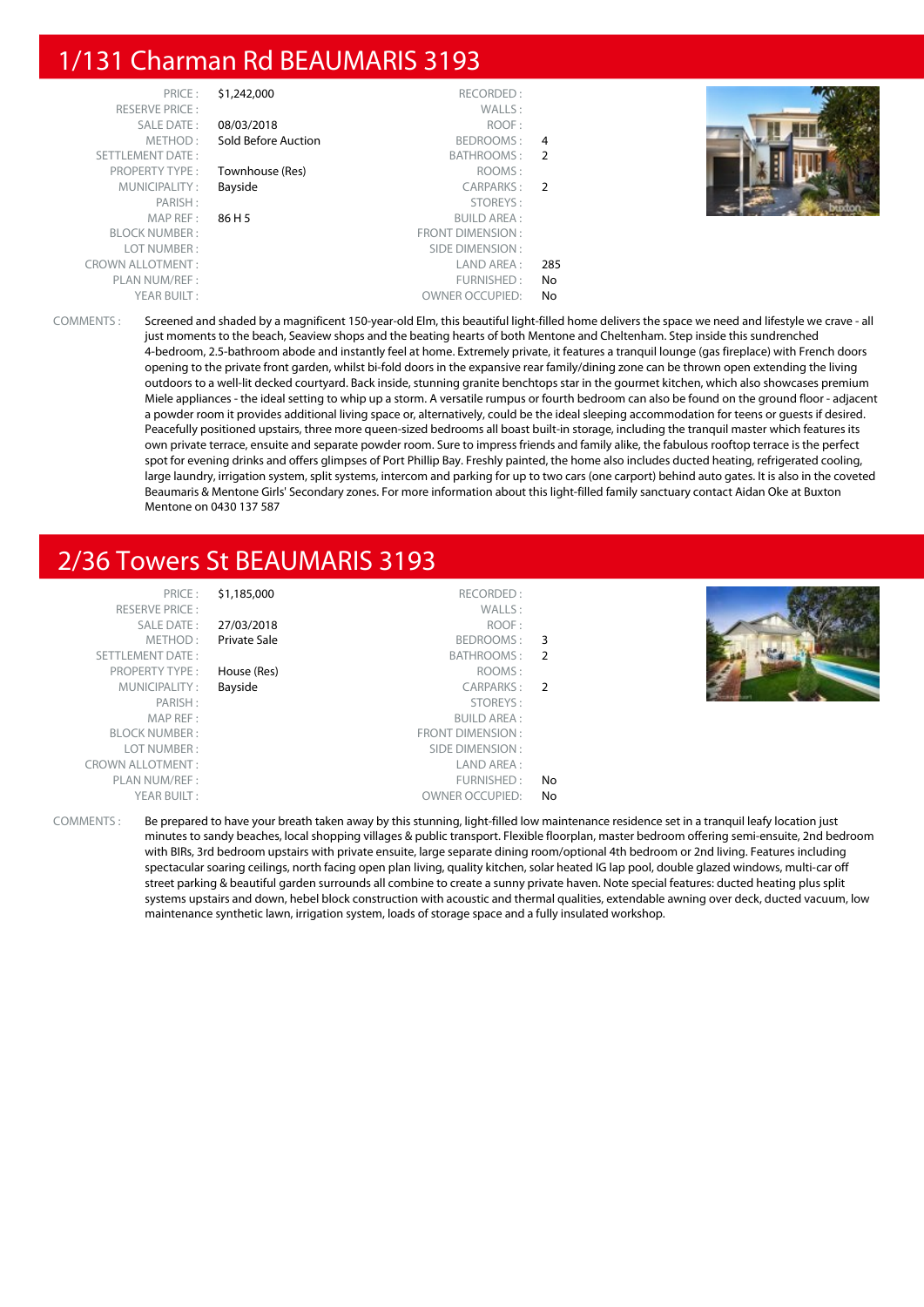# 1/276 Balcombe Rd BEAUMARIS 3193

|     | RECORDED:              | \$970,000           | PRICE:                  |
|-----|------------------------|---------------------|-------------------------|
|     | WALLS:                 |                     | <b>RESERVE PRICE:</b>   |
|     | ROOF:                  | 14/04/2018          | SALE DATE:              |
|     | BEDROOMS: 3            | <b>Private Sale</b> | METHOD:                 |
|     | BATHROOMS:             |                     | SETTLEMENT DATE:        |
|     | ROOMS:                 | House               | <b>PROPERTY TYPE:</b>   |
|     | CARPARKS: 2            | Bayside             | MUNICIPALITY:           |
|     | STOREYS:               |                     | PARISH:                 |
|     | <b>BUILD AREA:</b>     | 86 H 5              | MAPREF:                 |
|     | FRONT DIMENSION :      |                     | <b>BLOCK NUMBER:</b>    |
|     | SIDE DIMENSION :       |                     | LOT NUMBER:             |
|     | LAND AREA :            |                     | <b>CROWN ALLOTMENT:</b> |
| No  | FURNISHED:             |                     | PLAN NUM/REF :          |
| No. | <b>OWNER OCCUPIED:</b> |                     | YEAR BUILT:             |

COMMENTS : Embraced by private gardens and occupying a prized corner site within a fiercely fought over bayside neighbourhood, this light-filled home will ignite passion in first-home owners, investors and downsizers. Smack bang in the middle of Mentone Girls', Beaumaris School Zones and Beaumaris Secondary College, the home is also close to a choice of primaries, moments to shops and boasts access to transport - ticking all the boxes for families.Past a tranquil fish pond, the screened and secure home features an open plan living and dining room which enjoys lush leafy vistas from every angle - with a cosy open fireplace for the colder months, this zone also boasts alfresco access to a sheltered deck for laidback summer entertaining. Positioned for ease both indoors and out, the bright kitchen features quality stainless-steel appliances and plenty of cupboard space.In a separate zone, all of the bedrooms are well-proportioned and offer ample fitted robes, they share a crisp and spacious bathroom along with the bonus of a second WC. Wrapping up the offering are a laundry with convenient access to the secure auto garage, ducted heating and reverse cycle cooling. For all enquiries please contact Andrew Plousi on 0411 799 023 Hodges Mentone.

# 2/147 Charman Rd BEAUMARIS 3193

PRICE : \$951,000 RECORDED : RESERVE PRICE : WALLS : SALE DATE : 26/05/2018 ROOF : METHOD : **Auction Sale BEDROOMS** : 3 SETTLEMENT DATE : SETTLEMENT DATE : SATHROOMS : 1 PROPERTY TYPE : **House (Res)** ROOMS : MUNICIPALITY : **Bayside CARPARKS** : **1** PARISH : STOREYS : STOREYS : STOREYS : STOREYS : STOREYS : STOREYS : STOREYS : STOREYS : STOREYS : STOREYS : STOREYS : STOREYS : STOREYS : STOREYS : STOREYS : STOREYS : STOREYS : STOREYS : STOREYS : STOREYS : STOREYS : STO MAP REF : 86 H 4 BUILD AREA : FRONT DIMENSION : LOT NUMBER : SIDE DIMENSION :<br>
VALLOTMENT : SIDE DIMENSION : SIDE DIMENSION : CROWN ALLOTMENT: PLAN NUM/REF : THE STATE OF THE STATE OF THE STATE OF THE STATE OF THE STATE OF THE STATE OF THE STATE OF THE STATE OF THE STATE OF THE STATE OF THE STATE OF THE STATE OF THE STATE OF THE STATE OF THE STATE OF THE STATE OF YEAR BUILT : OWNER OCCUPIED: No



COMMENTS : Quietly located at the rear, this original 80s 3 bedroom 1.5 bathroom villa is ready to take on a 21st century look. Situated in traditional English gardens, this private retreat features an L-shaped living & dining area, timber kitchen with timber lined TV/meals area, 3 delightful bedrooms (BIRs, main with powder room), classic bathroom, dual access toilet and a separate laundry. The west-facing rear courtyard is a blank canvas to create into a stylish new alfresco area, while other features include gas heating, air cond, security doors, a garden shed and an auto garage. In the Beaumaris Sec College zone, minutes to shops, train, Seaview cafes, the beach and Mentone Girls' SC.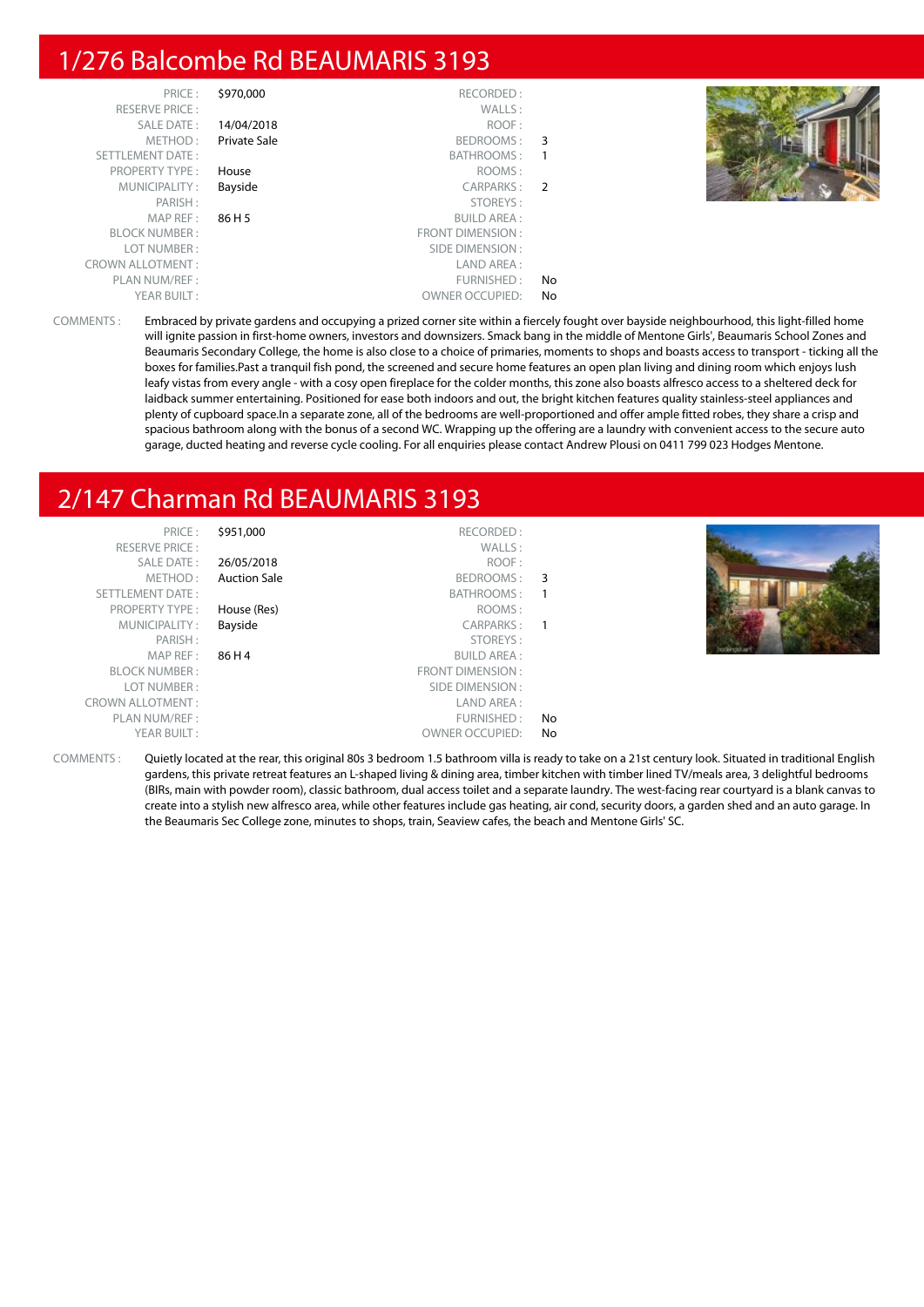# 2/130 Tramway Pde BEAUMARIS 3193

| PRICE:                  | \$920,000                 | RECORDED:              |                |  |
|-------------------------|---------------------------|------------------------|----------------|--|
|                         |                           |                        |                |  |
| <b>RESERVE PRICE:</b>   |                           | WALLS:                 |                |  |
| SALE DATE:              | 03/03/2018                | ROOF:                  |                |  |
| METHOD:                 | <b>Auction Sale</b>       | BEDROOMS:              | $\overline{2}$ |  |
| SETTLEMENT DATE:        | 17/04/2018                | BATHROOMS:             |                |  |
| <b>PROPERTY TYPE:</b>   | Flat/Unit/Apartment (Res) | ROOMS:                 |                |  |
| MUNICIPALITY:           | Bayside                   | CARPARKS:              | $\overline{1}$ |  |
| PARISH:                 | Moorabbin                 | STOREYS:               |                |  |
| MAP REF:                | 86 F 7                    | <b>BUILD AREA:</b>     |                |  |
| <b>BLOCK NUMBER:</b>    |                           | FRONT DIMENSION:       |                |  |
| LOT NUMBER:             | $\overline{2}$            | SIDE DIMENSION :       |                |  |
| <b>CROWN ALLOTMENT:</b> |                           | LAND AREA:             |                |  |
| PLAN NUM/REF :          | SP032949                  | FURNISHED:             | No             |  |
| YEAR BUILT:             |                           | <b>OWNER OCCUPIED:</b> | Yes            |  |
|                         |                           |                        |                |  |



COMMENTS : Secluded & Brimming with PotentialBoasting a prized address within this ever-popular beachside suburb, this brilliantly located 2-bedroom unit is peacefully positioned at the rear of just two, presenting a fabulous opportunity for investors, young families and downsizers alike.Impeccably presented throughout, the home is extremely comfortable as is, whilst providing the perfect blank canvas for your own personal touches. It currently features a generous lounge, separate dining area and bright, well-equipped kitchen. Both bedrooms benefit from built-in robes, whilst the master also enjoys direct access to the two-way bathroom. Concluding an utterly appealing offering are heating, split system cooling, over-sized garage and private, low maintenance courtyard. Simply move in and enjoy or update with some easy cosmetic enhancements to create a stylish & contemporary coastal retreat. On its own title (approx. 417m2), this secluded & carefree home is a short stroll to the Concourse, Seaview shops, a choice of primary schools, the open spaces of Banksia Reserve plus the new Beaumaris Sports Club. It also just moments to beautiful Beaumaris beach and enjoys coveted zoning for both Beaumaris & Mentone Girls' Secondary Colleges.

# 2/69 Spicer St BEAUMARIS 3193

| PRICE:                  | \$808,000           | RECORDED:          |              |  |
|-------------------------|---------------------|--------------------|--------------|--|
| <b>RESERVE PRICE:</b>   |                     | WALLS:             | Brick Veneer |  |
| SALE DATE:              | 14/04/2018          | ROOF:              |              |  |
| METHOD:                 | <b>Auction Sale</b> | BEDROOMS: 2        |              |  |
| SETTLEMENT DATE:        |                     | BATHROOMS: 2       |              |  |
| PROPERTY TYPE:          | Unit                | ROOMS :            | -5           |  |
| MUNICIPALITY:           | Bayside             | CARPARKS:          | $\mathbf{1}$ |  |
| PARISH:                 |                     | STOREYS:           |              |  |
| MAPREF:                 | 86 G 4              | <b>BUILD AREA:</b> |              |  |
| <b>BLOCK NUMBER:</b>    |                     | FRONT DIMENSION :  |              |  |
| LOT NUMBER:             |                     | SIDE DIMENSION :   |              |  |
| <b>CROWN ALLOTMENT:</b> |                     | LAND AREA :        | 211          |  |
| PLAN NUM/REF :          |                     | FURNISHED:         | No           |  |
| YEAR BUILT:             |                     | OWNER OCCUPIED:    | No.          |  |
|                         |                     |                    |              |  |

COMMENTS : Get set to open Beaumaris' most singular surprise package! With a private drive, carport and parking on a 9m frontage to Gordon St., this two bedroom plus study nook, two bathroom single-level home on approx. 211m2, wraps around to offer surprising space and amazing potential inside and out! Custom-designed and built as the home of a creative architectural professional, this clever single-level design soars tall with airy open-plan living-dining beneath a lofty vaulted ceiling and a timeless timber kitchen below a triangular gable-window. Cleverly zoned with fan-cooled double bedrooms (including master with walk-in-robe and ensuite) in their own quiet wing, there's a smart study nook for the living area and a bonus workshop beyond the carport Appointed with a wonderful woodfire heater for cool winter nights, wisteria-shaded north-facing gardens for year-round sun and side decking for easy entertaining, this single-level surprise package has all the comfort you need for today .and endless value-adding potential for tomorrow. Beautifully located within an equally easy walk of Seaview shopping and the station, with world-class Golf Courses all around and the bay and Southland within a minute, this beachside surprise package is even ready to reward with zoning for new Beaumaris Secondary College! Contracts available upon request!